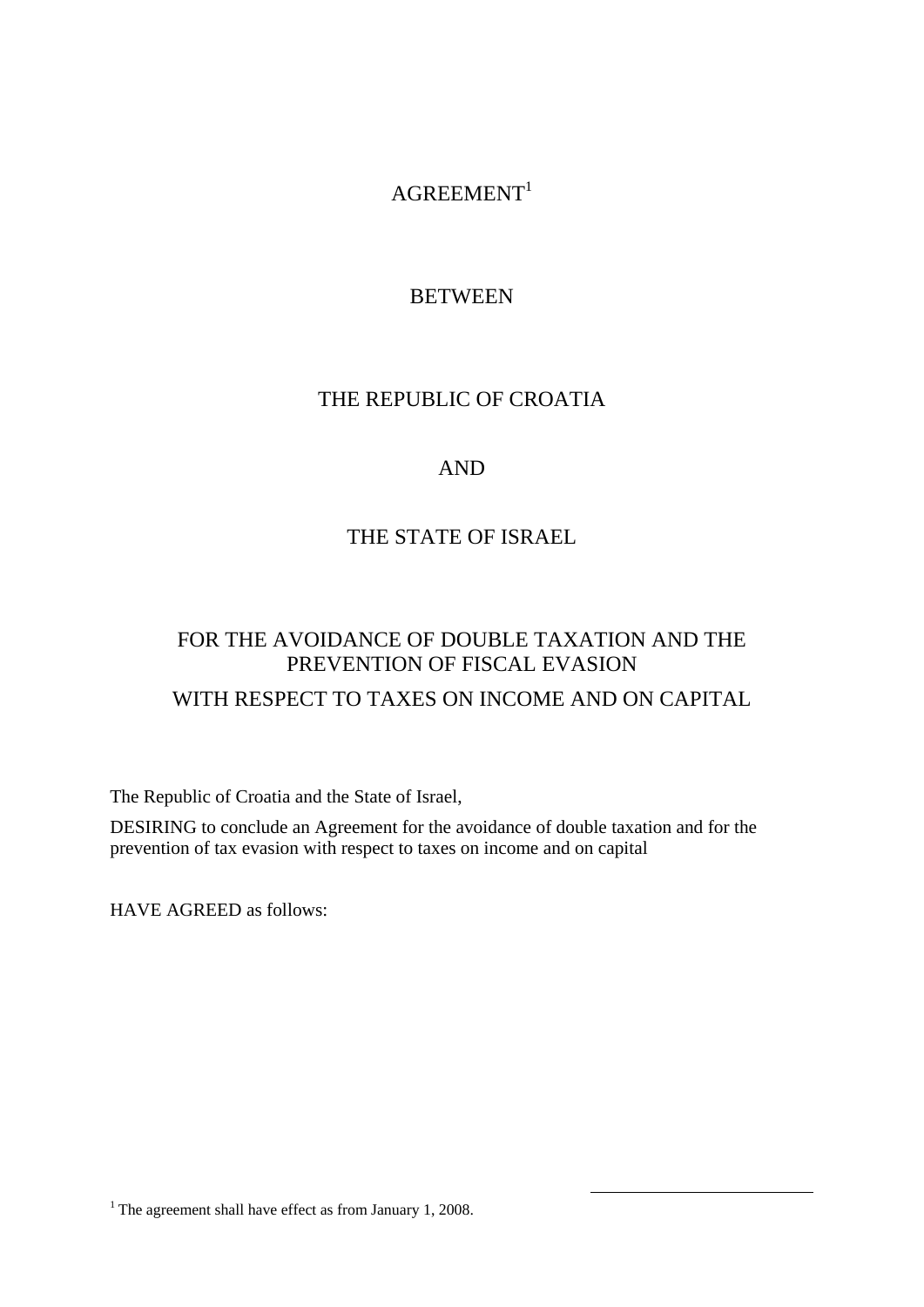### Persons covered

This Agreement shall apply to persons who are residents of one or both of the Contracting States.

# Article 2

# Taxes covered

1. This Agreement shall apply to taxes on income and on capital imposed on behalf of a Contracting State or of its political subdivisions or local authorities, irrespective of the manner in which they are levied.

2. There shall be regarded as taxes on income and on capital all taxes imposed on total income, on total capital, or on elements of income or of capital, including taxes on gains from the alienation of movable or immovable property, taxes on the total amounts of wages or salaries paid by enterprises, as well as taxes on capital appreciation.

3. The existing taxes to which the Agreement shall apply are in particular:

### a) in Croatia:

- (i) the profit tax;
- (ii) the income tax;

(hereinafter referred to as "Croatian Tax")

- b) in Israel:
	- (i) the income tax and company tax (including tax on capital gains);
	- (ii) the tax imposed upon gains from the alienation of real property according to the Real Estate Taxation Law;

(hereinafter referred to as "Israeli tax").

4. The Agreement shall apply also to any identical or substantially similar taxes which are imposed after the date of signature of the Agreement in addition to, or in place of, the existing taxes. The competent authorities of the Contracting States shall notify each other of any substantial changes which have been made in their respective taxation laws.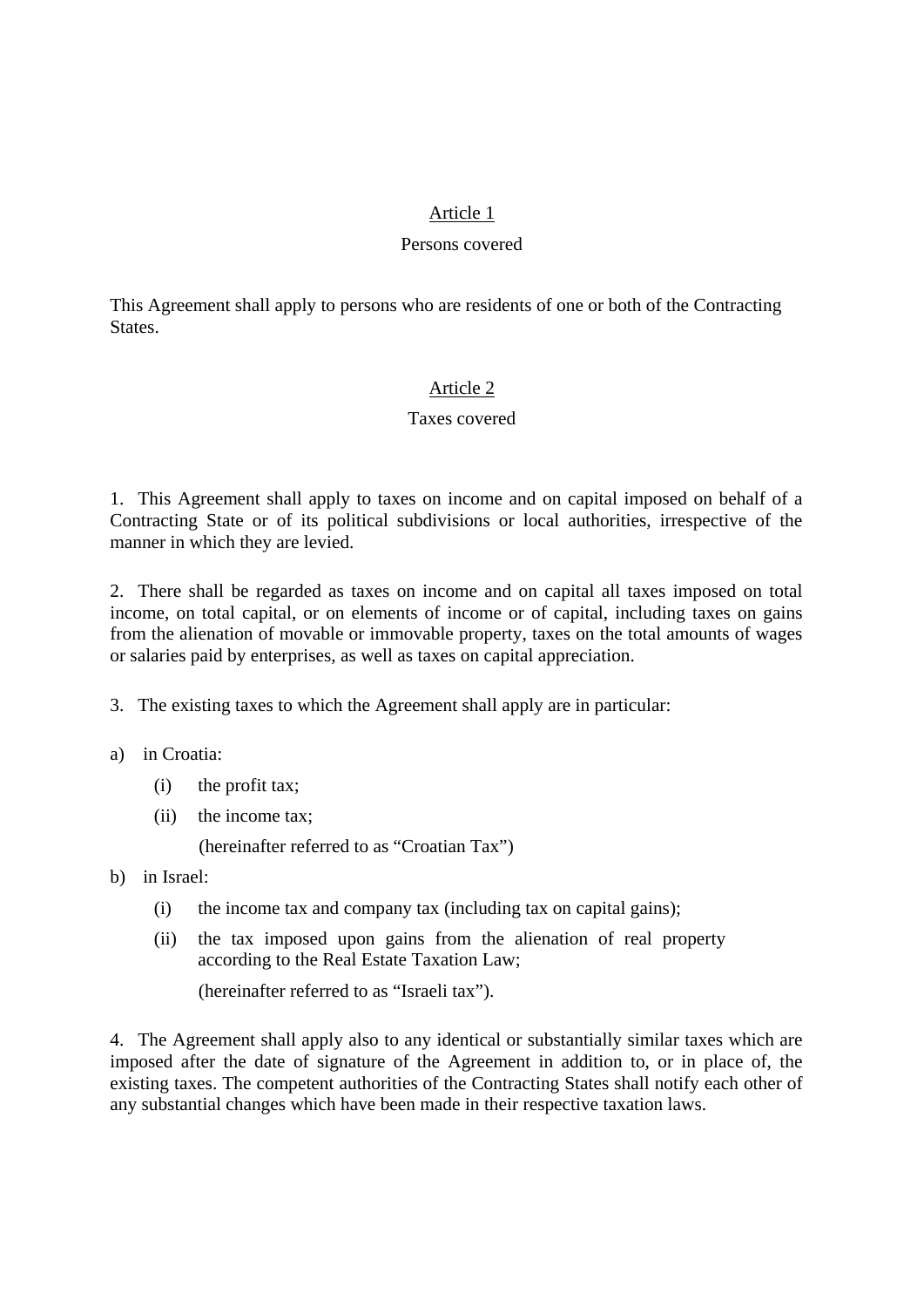### General definitions

- 1. For the purposes of this Agreement , unless the context otherwise requires:
- a) (i) the term "Croatia" means the territory of the Republic of Croatia as well as those maritime areas adjacent to the outer limit of territorial sea, including seabed and sub-soil thereof, over which the Republic of Croatia in accordance with international law (and the laws of the Republic of Croatia) exercises its sovereign rights and jurisdiction;

 (ii) the term "Israel" means the State of Israel and when used in a geographical sense comprises the territory in which the Government of the State of Israel has taxation rights including its territorial sea, as well as those maritime areas adjacent to the outer limit of the territorial sea, including seabed and subsoil thereof, over which the State of Israel, in accordance with international law and the laws of the State of Israel, exercises its sovereign rights and jurisdiction.

- b) the terms "a Contracting State" and "the other Contracting State" means, as the context requires, Croatia and Israel.
- c) the term "person" includes an individual, a company and any other body of persons;
- d) the term "company" means any body corporate or any entity which is treated as a body corporate for tax purposes;
- e) the terms "enterprise of a Contracting State" and "enterprise of the other Contracting State" mean respectively an enterprise carried on by a resident of a Contracting State and an enterprise carried on by a resident of the other Contracting State;
- f) the term "international traffic" means any transport by a ship or aircraft operated by an enterprise which has its place of effective management in a Contracting State, except when the ship or aircraft is operated solely between places in the other Contracting State;
- g) the term "competent authority" means:
	- (i) in the case of Croatia, the Minister of Finance or his authorized representative;
	- (ii) in the case of Israel, the Minister of Finance or his authorized representative;
- h) the term "national" means:
	- (i) any individual possessing the nationality of a Contracting State;
	- (ii) any legal person, partnership and association deriving its status as such from the laws in force in a Contracting State.

2. As regards the application of the Agreement at any time by a Contracting State, any term not defined therein shall, unless the context otherwise requires, have the meaning that it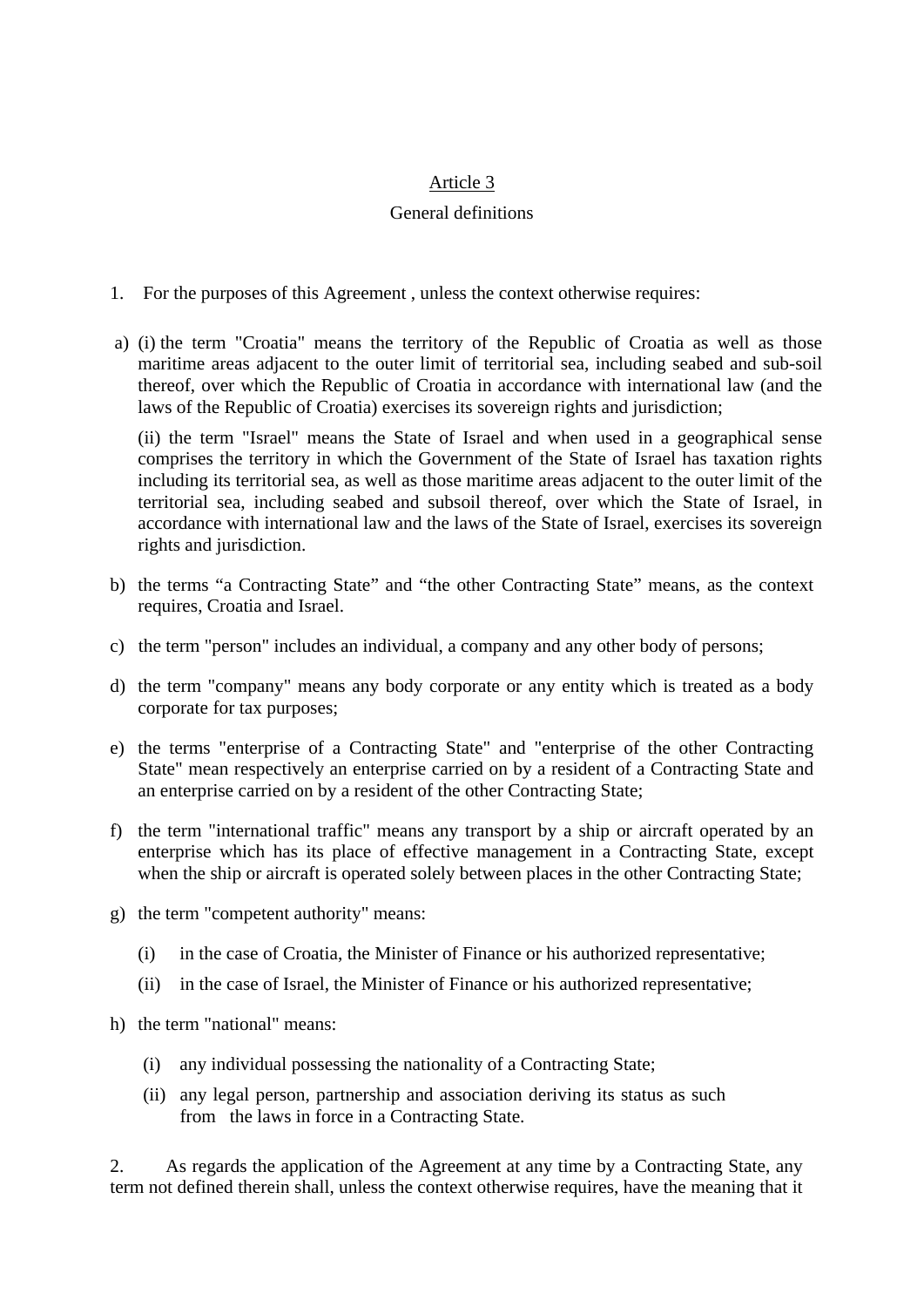has at that time under the law of that State for the purposes of the taxes to which the Agreement applies, any meaning under the applicable tax laws of that State prevailing over a meaning given to the term under other laws of that State.

### Article 4

# Resident

1. For the purposes of this Agreement, the term "resident of a Contracting State" means any person who, under the laws of that State, is liable to tax therein by reason of his domicile, residence, place of management or any other criterion of a similar nature, and also includes that State and any political subdivision or local authority thereof. This term, however, does not include any person who is liable to tax in that State in respect only of income from sources in that State or capital situated therein.

2. Where by reason of the provisions of paragraph 1 an individual is a resident of both Contracting States, then his status shall be determined as follows:

- a) he shall be deemed to be a resident only of the State in which he has a permanent home available to him; if he has a permanent home available to him in both States, he shall be deemed to be a resident only of the State with which his personal and economic relations are closer (centre of vital interests);
- b) if the State in which he has his centre of vital interests cannot be determined, or if he has not a permanent home available to him in either State, he shall be deemed to be a resident only of the State in which he has an habitual abode;
- c) if he has an habitual abode in both States or in neither of them, he shall be deemed to be a resident only of the State of which he is a national;
- d) if he is a national of both States or of neither of them, the competent authorities of the Contracting States shall settle the question by mutual agreement.

3. Where by reason of the provisions of paragraph 1 a person other than an individual is a resident of both Contracting States, then it shall be deemed to be a resident only of the State in which its place of effective management is situated.

### Article 5

### Permanent establishment

1. For the purposes of this Agreement, the term "permanent establishment" means a fixed place of business through which the business of an enterprise is wholly or partly carried on.

2. The term "permanent establishment" includes especially: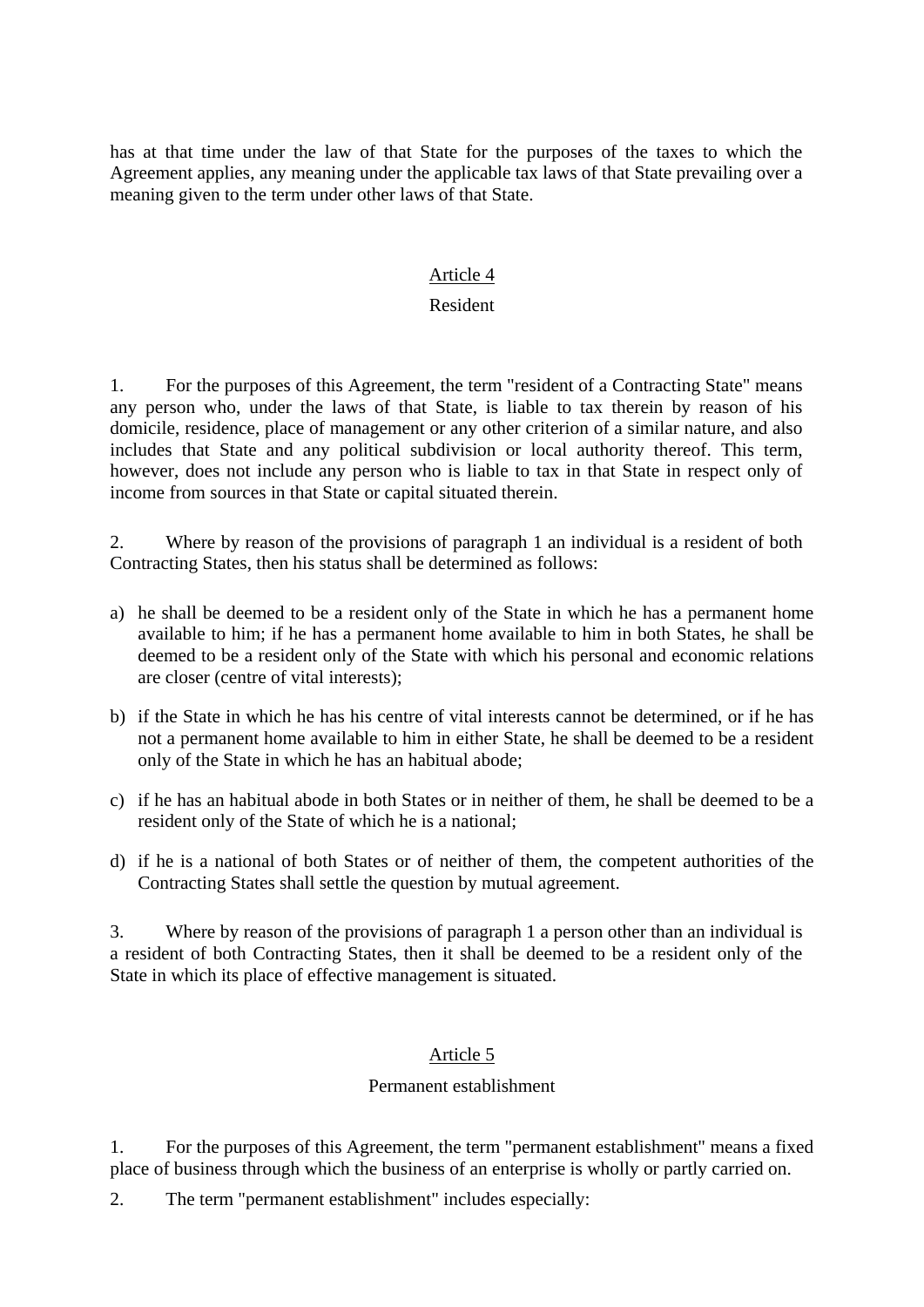a) a place of management;

- b) a branch;
- c) an office;
- d) a factory;
- e) a workshop, and
- f) a mine, an oil or gas well, a quarry or any other place of extraction of natural resources.

3. A building site or construction or installation project constitutes a permanent establishment only if it lasts more than twelve (12) months.

4. Notwithstanding the preceding provisions of this Article, the term "permanent establishment" shall be deemed not to include:

- a) the use of facilities solely for the purpose of storage, display or delivery of goods or merchandise belonging to the enterprise;
- b) the maintenance of a stock of goods or merchandise belonging to the enterprise solely for the purpose of storage, display or delivery;
- c) the maintenance of a stock of goods or merchandise belonging to the enterprise solely for the purpose of processing by another enterprise;
- d) the maintenance of a fixed place of business solely for the purpose of purchasing goods or merchandise or of collecting information, for the enterprise;
- e) the maintenance of a fixed place of business solely for the purpose of carrying on, for the enterprise, any other activity of a preparatory or auxiliary character;
- f) the maintenance of a fixed place of business solely for any combination of activities mentioned in sub-paragraphs a) to e), provided that the overall activity of the fixed place of business resulting from this combination is of a preparatory or auxiliary character.

5. Notwithstanding the provisions of paragraphs 1 and 2, where a person - other than an agent of an independent status to whom paragraph 6 applies - is acting on behalf of an enterprise and has, and habitually exercises, in a Contracting State an authority to conclude contracts in the name of the enterprise, that enterprise shall be deemed to have a permanent establishment in that State in respect of any activities which that person undertakes for the enterprise, unless the activities of such person are limited to those mentioned in paragraph 4 which, if exercised through a fixed place of business, would not make this fixed place of business a permanent establishment under the provisions of that paragraph.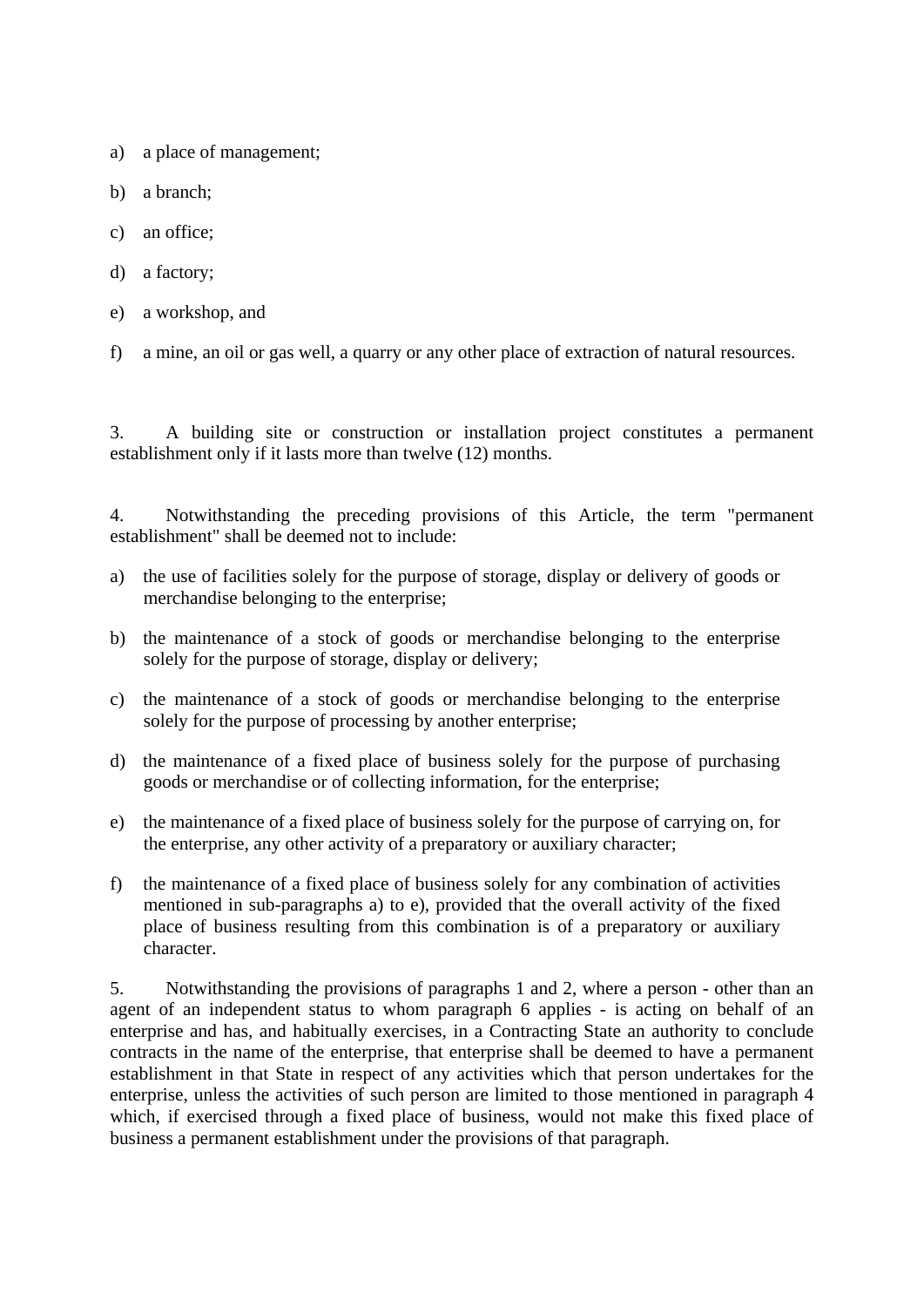6. An enterprise shall not be deemed to have a permanent establishment in a Contracting State merely because it carries on business in that State through a broker, general commission agent or any other agent of an independent status, provided that such persons are acting in the ordinary course of their business.

7. The fact that a company which is a resident of a Contracting State controls or is controlled by a company which is a resident of the other Contracting State, or which carries on business in that other State (whether through a permanent establishment or otherwise), shall not of itself constitute either company a permanent establishment of the other.

# Article 6

# Income from immovable property

1. Income derived by a resident of a Contracting State from immovable property (including income from agriculture or forestry) situated in the other Contracting State may be taxed in that other State.

2. The term "immovable property" shall have the meaning, which it has under the law of the Contracting State in which the property in question is situated. The term shall in any case include property accessory to immovable property, livestock and equipment used in agriculture and forestry, rights to which the provisions of general law respecting landed property apply, usufruct of immovable property and rights to variable or fixed payments as consideration for the working of, or the right to work, mineral deposits, sources and other natural resources; ships and aircraft shall not be regarded as immovable property.

3. The provisions of paragraph 1 shall apply to income derived from the direct use, letting, or use in any other form of immovable property.

4. The provisions of paragraphs 1 and 3 shall also apply to the income from immovable property of an enterprise and to income from immovable property used for the performance of independent personal services.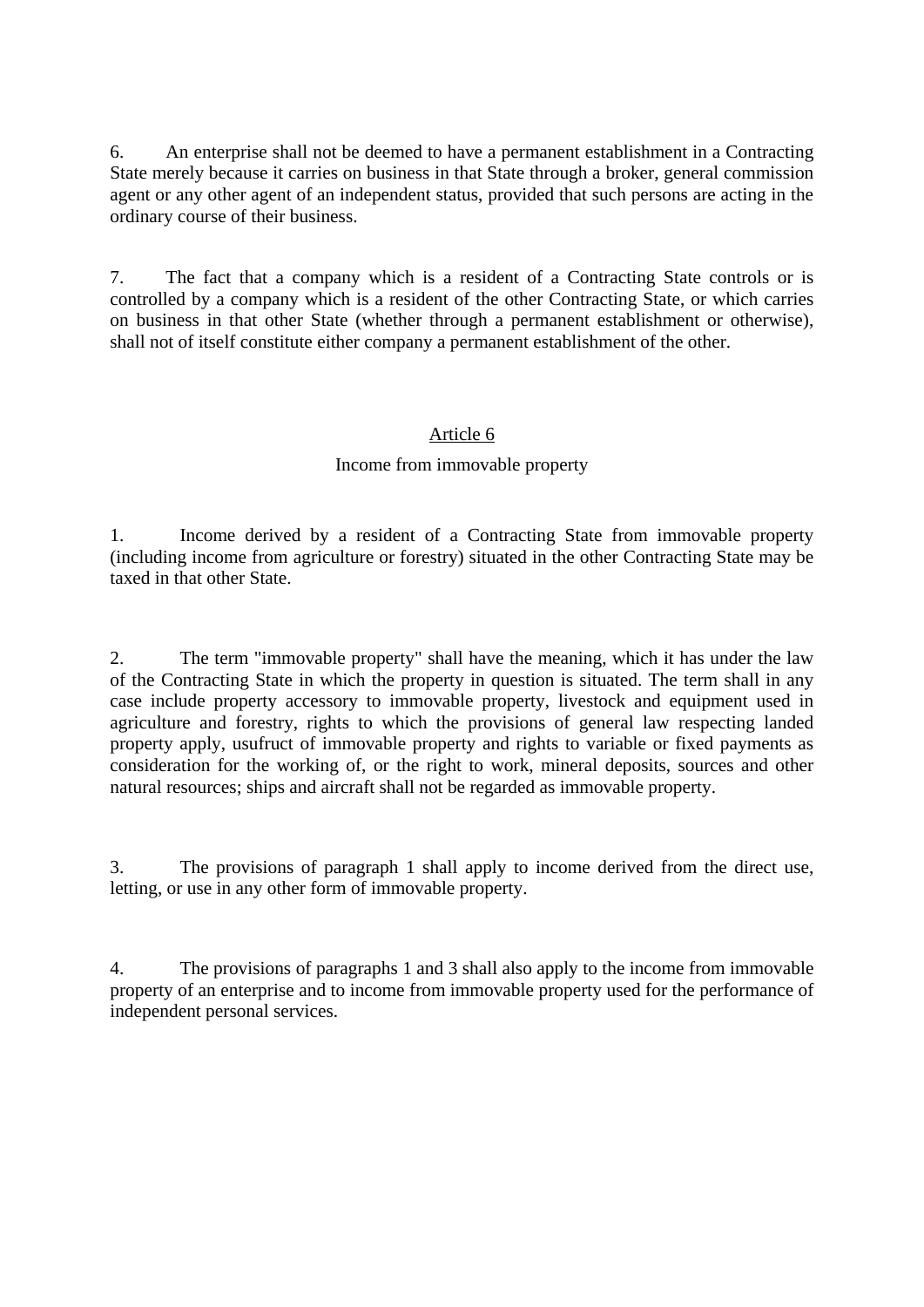# Business profits

1. The profits of an enterprise of a Contracting State shall be taxable only in that State unless the enterprise carries on business in the other Contracting State through a permanent establishment situated therein. If the enterprise carries on business as aforesaid, the profits of the enterprise may be taxed in the other State but only so much of them as is attributable to that permanent establishment.

2. Subject to the provisions of paragraph 3, where an enterprise of a Contracting State carries on business in the other Contracting State through a permanent establishment situated therein, there shall in each Contracting State be attributed to that permanent establishment the profits which it might be expected to make if it were a distinct and separate enterprise engaged in the same or similar activities under the same or similar conditions and dealing wholly independently with the enterprise of which it is a permanent establishment.

3. In determining the profits of a permanent establishment, there shall be allowed as deductions expenses which are incurred for the purposes of the permanent establishment, including executive and general administrative expenses so incurred, whether in the State in which the permanent establishment is situated or elsewhere.

4. Insofar as it has been customary in a Contracting State to determine the profits to be attributed to a permanent establishment on the basis of an apportionment of the total profits of the enterprise to its various parts, nothing in paragraph 2 shall preclude that Contracting State from determining the profits to be taxed by such an apportionment as may be customary; the method of apportionment adopted shall, however, be such that the result shall be in accordance with the principles contained in this Article.

5. No profits shall be attributed to a permanent establishment by reason of the mere purchase by that permanent establishment of goods or merchandise for the enterprise.

6. For the purposes of the preceding paragraphs, the profits to be attributed to the permanent establishment shall be determined by the same method year by year unless there is good and sufficient reason to the contrary.

7. Where profits include items of income which are dealt with separately in other Articles of this Agreement , then the provisions of those Articles shall not be affected by the provisions of this Article.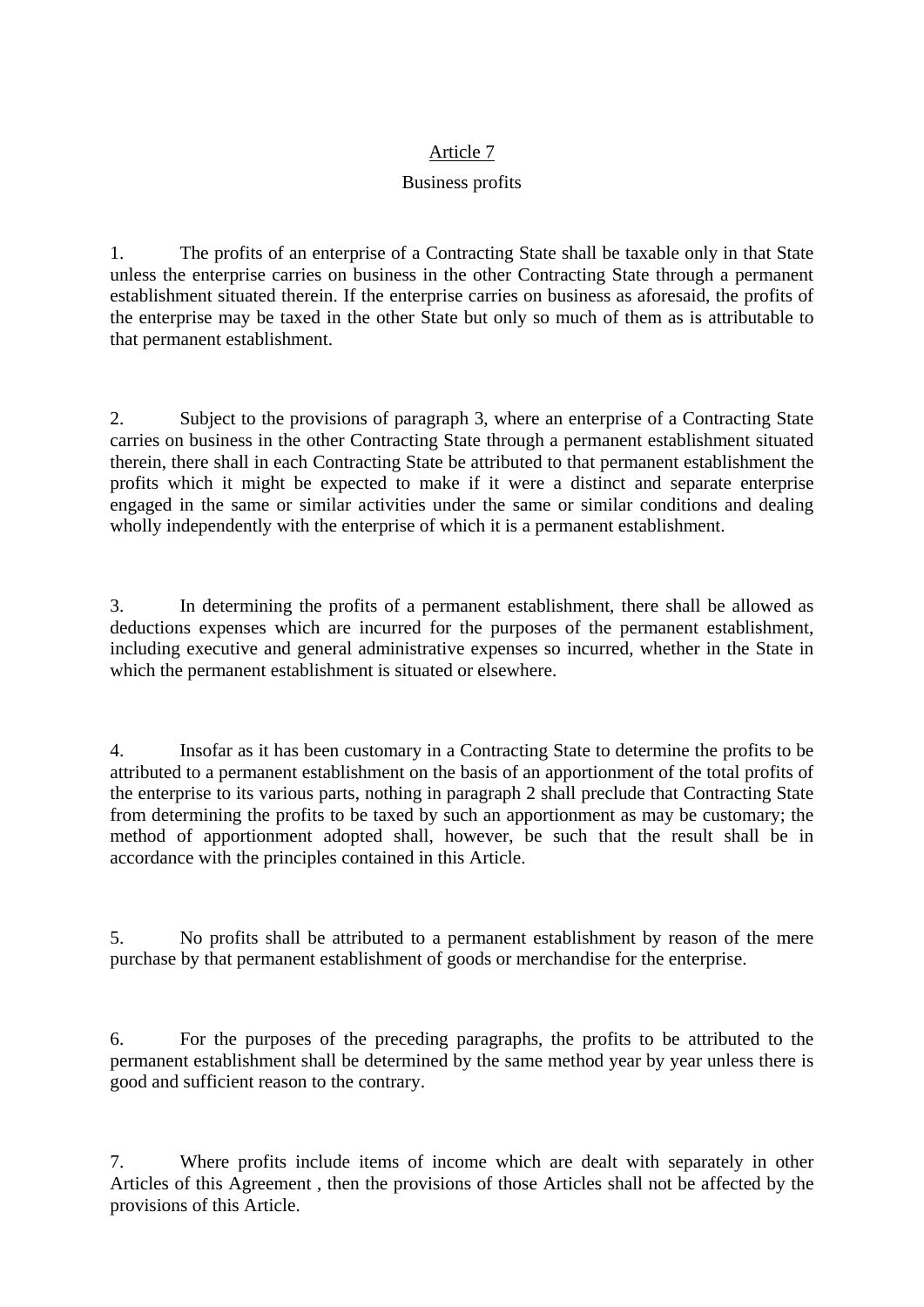# Shipping and air transport

1. Profits from the operation of ships or aircraft in international traffic shall be taxable only in the Contracting State in which the place of effective management of the enterprise is situated.

2. If the place of effective management of a shipping enterprise is aboard a ship, then it shall be deemed to be situated in the Contracting State in which the home harbour of the ship is situated, or, if there is no such home harbour, in the Contracting State of which the operator of the ship is a resident.

3. The provisions of paragraph 1 shall also apply to profits from the participation in a pool, a joint business or an international operating agency.

# Article 9

# Associated enterprises

# 1. Where

- a) an enterprise of a Contracting State participates directly or indirectly in the management, control or capital of an enterprise of the other Contracting State, or
- b) the same persons participate directly or indirectly in the management, control or capital of an enterprise of a Contracting State and an enterprise of the other Contracting State,

and in either case conditions are made or imposed between the two enterprises in their commercial or financial relations which differ from those which would be made between independent enterprises, then any profits which would, but for those conditions, have accrued to one of the enterprises, but, by reason of those conditions, have not so accrued, may be included in the profits of that enterprise and taxed accordingly.

2. Where profits on which an enterprise of a Contracting State has been charged to tax in that State are also included in the profits of an enterprise of the other Contracting State and taxed accordingly, and the profits so included are profits which would have accrued to that enterprise of the other State, if the conditions made between the enterprises had been those which would have been made between independent enterprises, than that other State shall make an appropriate adjustment to the amount of the tax charged therein, on those profits if it considers it to be justified. In determining such adjustment due regard shall be had to the other provisions of this Agreement and the competent authorities of the Contracting States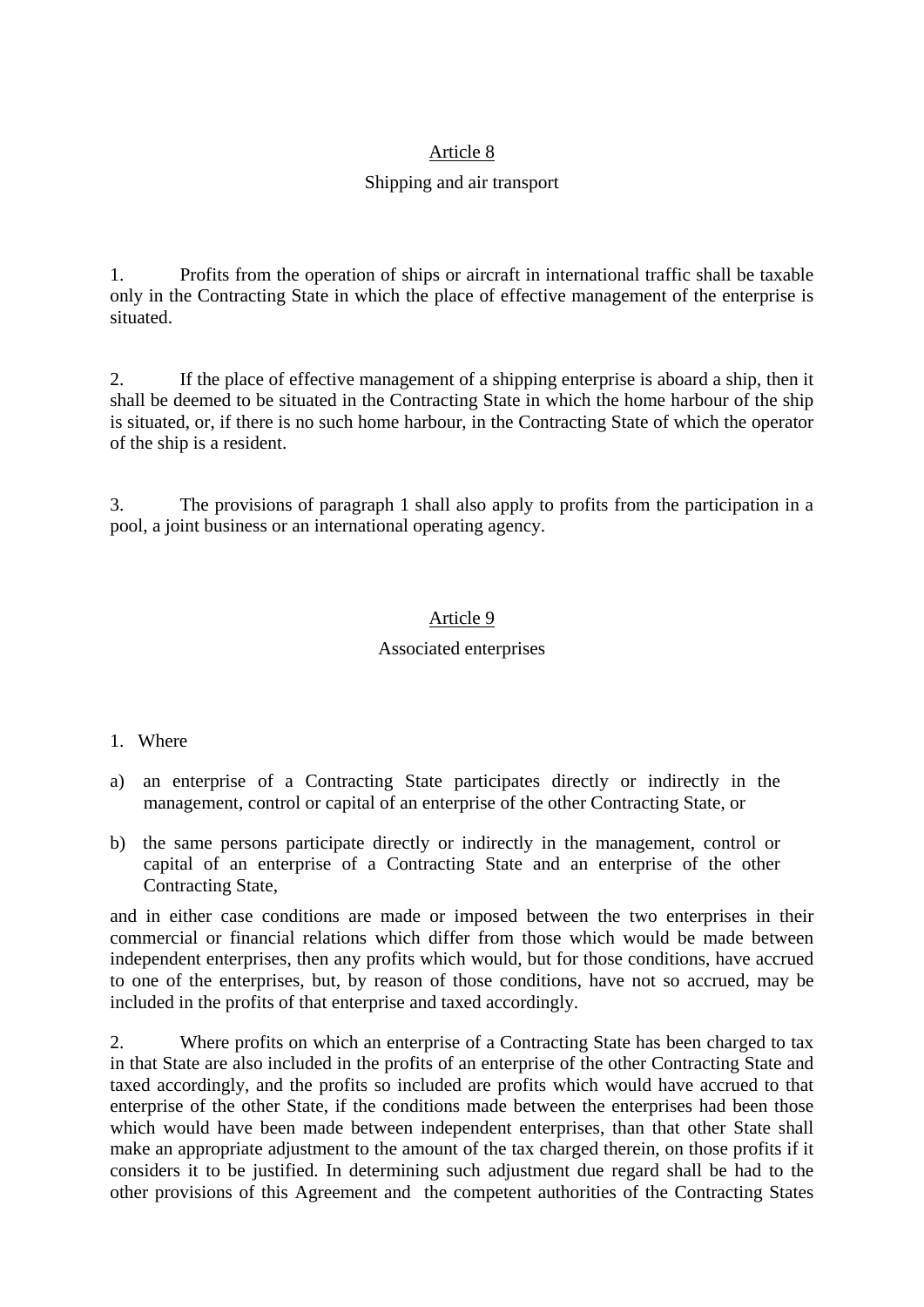may consult together with a view to reach an agreement on the adjustments of profits in both Contracting States.

# Article 10

# **Dividends**

1. Dividends paid by a company which is a resident of a Contracting State to a resident of the other Contracting State may be taxed in that other State.

2. However, such dividends may also be taxed in the Contracting State of which the company paying the dividends is a resident and according to the laws of that State, but if the recipient is the beneficial owner of the dividends the tax so charged shall not exceed:

- a) 5 per cent of the gross amount of the dividends if the beneficial owner is a company (other than a partnership) which holds directly at least 25 per cent of the capital of the company paying the dividends;
- b) 10 per cent of the gross amount of the dividends, notwithstanding the provisions of sub-paragraph a), if the beneficial owner is a company which holds directly at least 10 per cent of the capital of the company paying the dividends where that latter company is a resident of Israel and the dividends are paid out of profits which are subject to tax in Israel at a rate which is lower than the normal rate of Israeli company tax;
- c) 15 per cent of the gross amount of the dividends in all other cases.

The competent authorities of the Contracting States shall by mutual agreement settle the mode of application of these limitations.

This paragraph shall not affect the taxation of the company in respect of the profits out of which the dividends are paid.

3. The term "dividends" as used in this Article means income from shares, "jouissance" shares or "jouissance" rights, mining shares, founders' shares or other rights, not being debtclaims, participating in profits, as well as income from other corporate rights which is subjected to the same taxation treatment as income from shares by the laws of the State of which the company making the distribution is a resident.

4. The provisions of paragraphs 1 and 2 shall not apply if the beneficial owner of the dividends, being a resident of a Contracting State, carries on business in the other Contracting State of which the company paying the dividends is a resident, through a permanent establishment situated therein, or performs in that other State independent personal services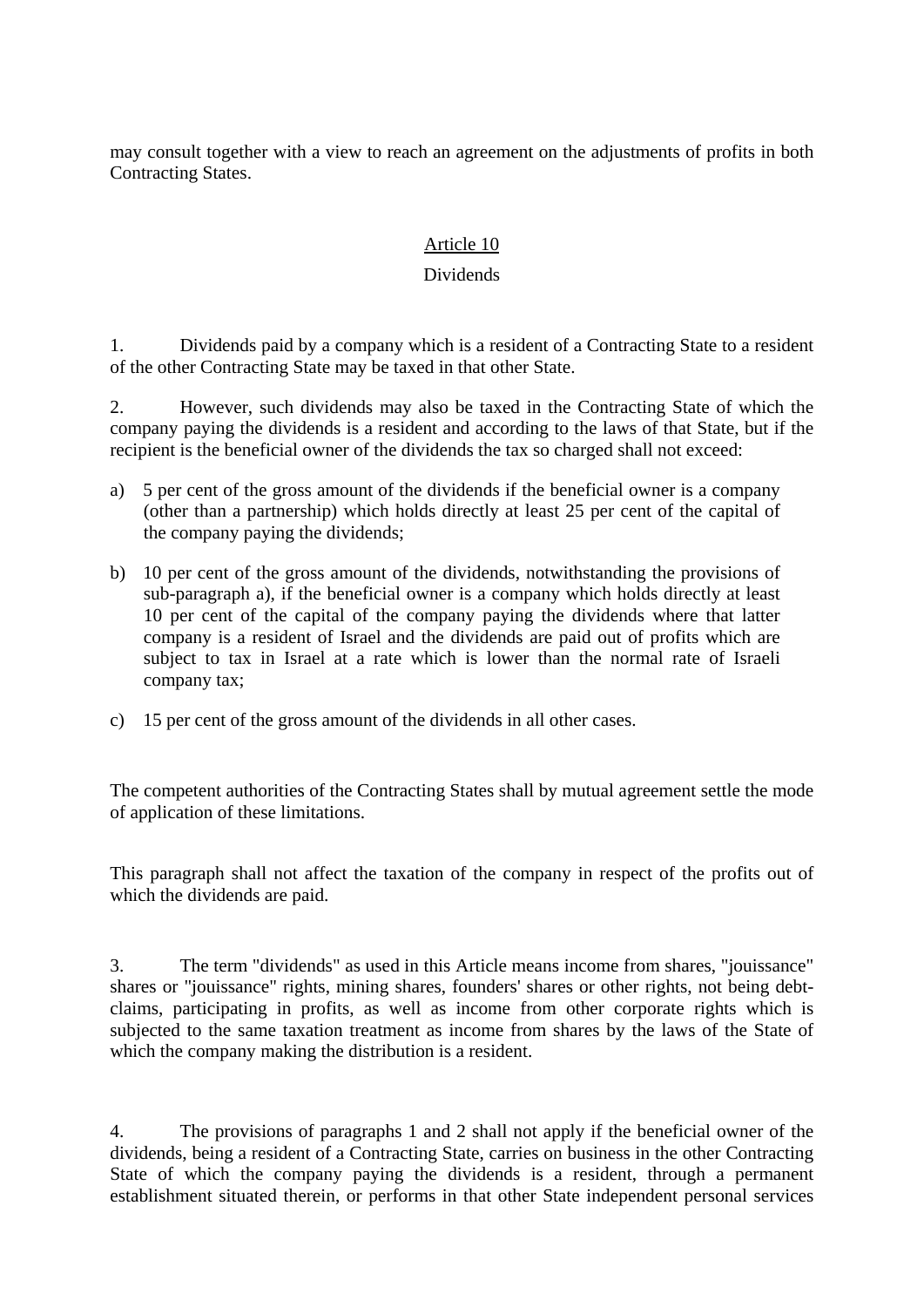from a fixed base situated therein, and the holding in respect of which the dividends are paid is effectively connected with such permanent establishment or fixed base. In such case the provisions of Article 7 or Article 14, as the case may be, shall apply.

5. Where a company which is a resident of a Contracting State derives profits or income from the other Contracting State, that other State may not impose any tax on the dividends paid by the company, except insofar as such dividends are paid to a resident of that other State or insofar as the holding in respect of which the dividends are paid is effectively connected with a permanent establishment or a fixed base situated in that other State, nor subject the company's undistributed profits to a tax on the company's undistributed profits, even if the dividends paid or the undistributed profits consist wholly or partly of profits or income arising in such other State.

# Article 11

# Interest

1. Interest arising in a Contracting State and paid to a resident of the other Contracting State may be taxed in that other State.

2. However, such interest may also be taxed in the Contracting State in which it arises and according to the laws of that State, but if the recipient is the beneficial owner of the interest the tax so charged shall not exceed:

- a) 5 per cent of the gross amount of the interest in the case of interest arising in a Contracting State and paid on any loan of whatever kind granted by a bank of the other Contracting State; and
- b) 10 per cent of the gross amount of the interest in all other cases.

The competent authorities of the Contracting States shall by mutual agreement settle the mode of application of these limitations.

3. Notwithstanding the provisions of paragraph 2, interest arising in a Contracting State and paid to a resident of the other Contracting State who is the beneficial owner thereof shall be taxable only in that other State to the extent that such interest is paid to the seller of any industrial, commercial or scientific equipment, or of any merchandise sold by him on credit.

4. Notwithstanding the provisions of paragraphs 2 and 3, interest arising in a Contracting State shall be exempt from tax in that State if it paid in relation to any loan granted by the Government of the other Contracting State, including its political subdivisions and local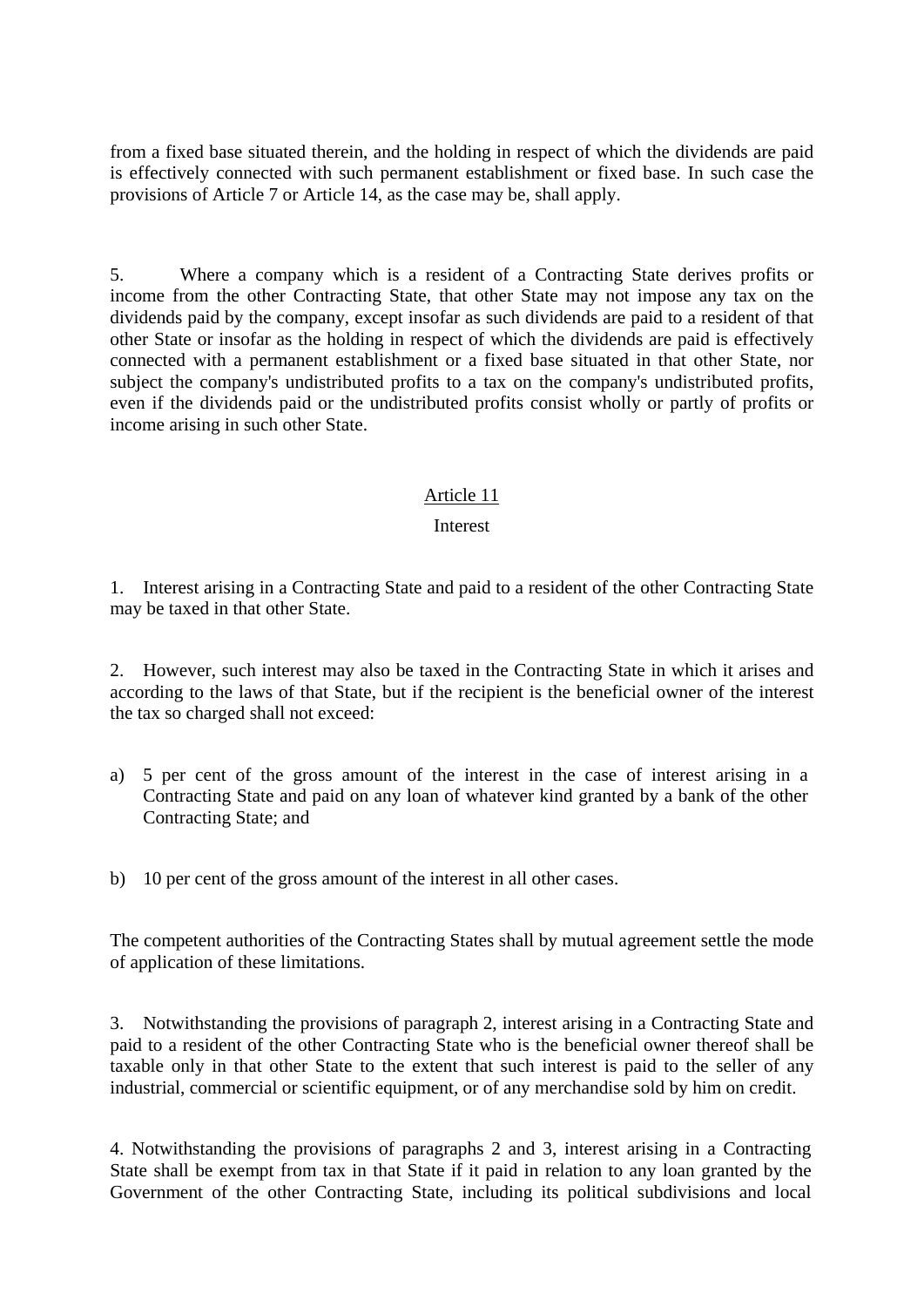authorities, the Central Bank of the other Contracting State or to a loan made, approved, guaranteed or insured by an institution for insurance or financing of international business transactions to the extent that it acts on behalf of the other Contracting State.

5. The term "interest" as used in this Article means income from debt-claims of every kind, whether or not secured by mortgage and whether or not carrying a right to participate in the debtor's profits, and in particular, income from government securities and income from bonds or debentures, including premiums and prizes attaching to such securities, bonds or debentures. Penalty charges for late payment shall not be regarded as interest for the purpose of this Article.

6. The provisions of paragraphs 1, 2 and 3 shall not apply if the beneficial owner of the interest, being a resident of a Contracting State, carries on business in the other Contracting State in which the interest arises, through a permanent establishment situated therein, or performs in that other State independent personal services from a fixed base situated therein, and the debt-claim in respect of which the interest is paid is effectively connected with such permanent establishment or fixed base. In such case the provisions of Article 7 or Article 14, as the case may be, shall apply.

7. Interest shall be deemed to arise in a Contracting State when the payer is that State itself, a political subdivision, a local authority or a resident of that State. Where, however, the person paying the interest, whether he is a resident of a Contracting State or not, has in a Contracting State a permanent establishment or a fixed base in connection with which the indebtedness on which the interest is paid was incurred, and such interest is borne by such permanent establishment or fixed base, then such interest shall be deemed to arise in the State in which the permanent establishment or fixed base is situated.

8. Where, by reason of a special relationship between the payer and the beneficial owner or between both of them and some other person, the amount of the interest, having regard to the debt- claim for which it is paid, exceeds the amount which would have been agreed upon by the payer and the beneficial owner in the absence of such relationship, the provisions of this Article shall apply only to the last-mentioned amount. In such case, the excess part of the payments shall remain taxable according to the laws of each Contracting State, due regard being had to the other provisions of this Agreement.

# Article 12

# Royalties

1. Royalties arising in a Contracting State and beneficially owned by a resident of the other Contracting State may be taxed in that other State.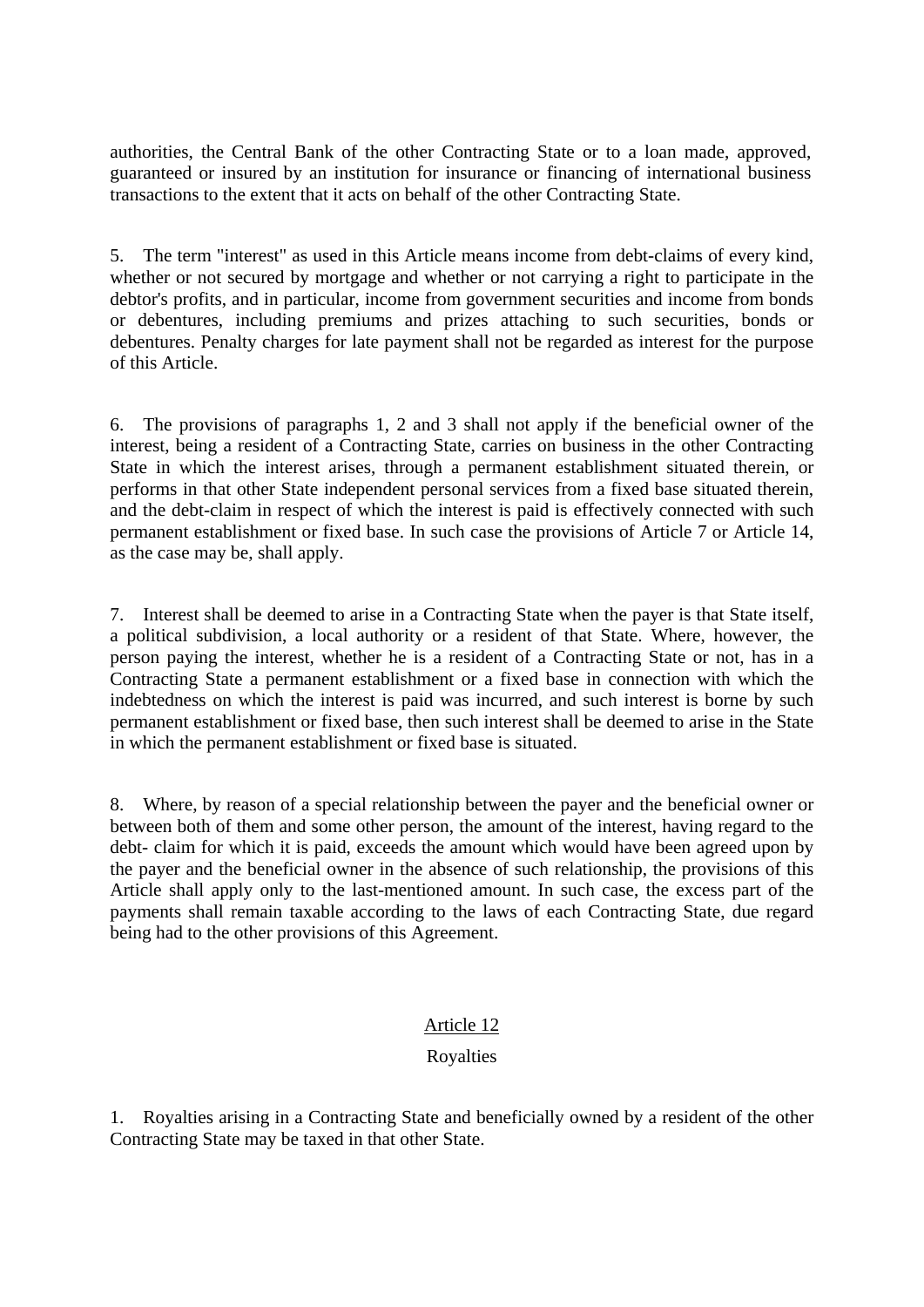2. However, such royalties may also be taxed in the Contracting State in which they arise and according to the laws of that State, but if the recipient is the beneficial owner of the royalties the tax so charged shall not exceed 5 per cent of the gross amount of the royalties.

The competent authorities of the Contracting States shall by mutual agreement settle the mode of application of this limitation.

3. The term "royalties" as used in this Article means payments of any kind received as a consideration for the use of, or the right to use, any copyright of literary, artistic or scientific work including software, cinematograph films, any patent, trade mark, design or model, plan, secret formula or process, or for information concerning industrial, commercial or scientific experience.

4. The provisions of paragraphs 1 and 2 shall not apply if the beneficial owner of the royalties, being a resident of a Contracting State, carries on business in the other Contracting State in which the royalties arise, through a permanent establishment situated therein, or performs in that other State independent personal services from a fixed base situated therein, and the right or property in respect of which the royalties are paid is effectively connected with such permanent establishment or fixed base. In such case the provisions of Article 7 or Article 14, as the case may be, shall apply.

5. Royalties shall be deemed to arise in a Contracting State when the payer is that State itself, a political subdivision, a local authority or a resident of that State. Where, however, the person paying the royalties, whether he is a resident of a Contracting State or not, has in a Contracting State a permanent establishment or a fixed base in connection with which the liability to pay the royalties was incurred, and such royalties are borne by such permanent establishment or fixed base, then such royalties shall be deemed to arise in the State in which the permanent establishment or fixed base is situated.

6**.** Where, by reason of a special relationship between the payer and the beneficial owner or between both of them and some other person, the amount of the royalties, having regard to the use, right or information for which they are paid, exceeds the amount which would have been agreed upon by the payer and the beneficial owner in the absence of such relationship, the provisions of this Article shall apply only to the last-mentioned amount. In such case, the excess part of the payments shall remain taxable according to the laws of each Contracting State, due regard being had to the other provisions of this Agreement.

# Article 13

# Capital gains

1. Gains derived by a resident of a Contracting State from the alienation of immovable property referred to in Article 6 and situated in the other Contracting State may be taxed in that other State.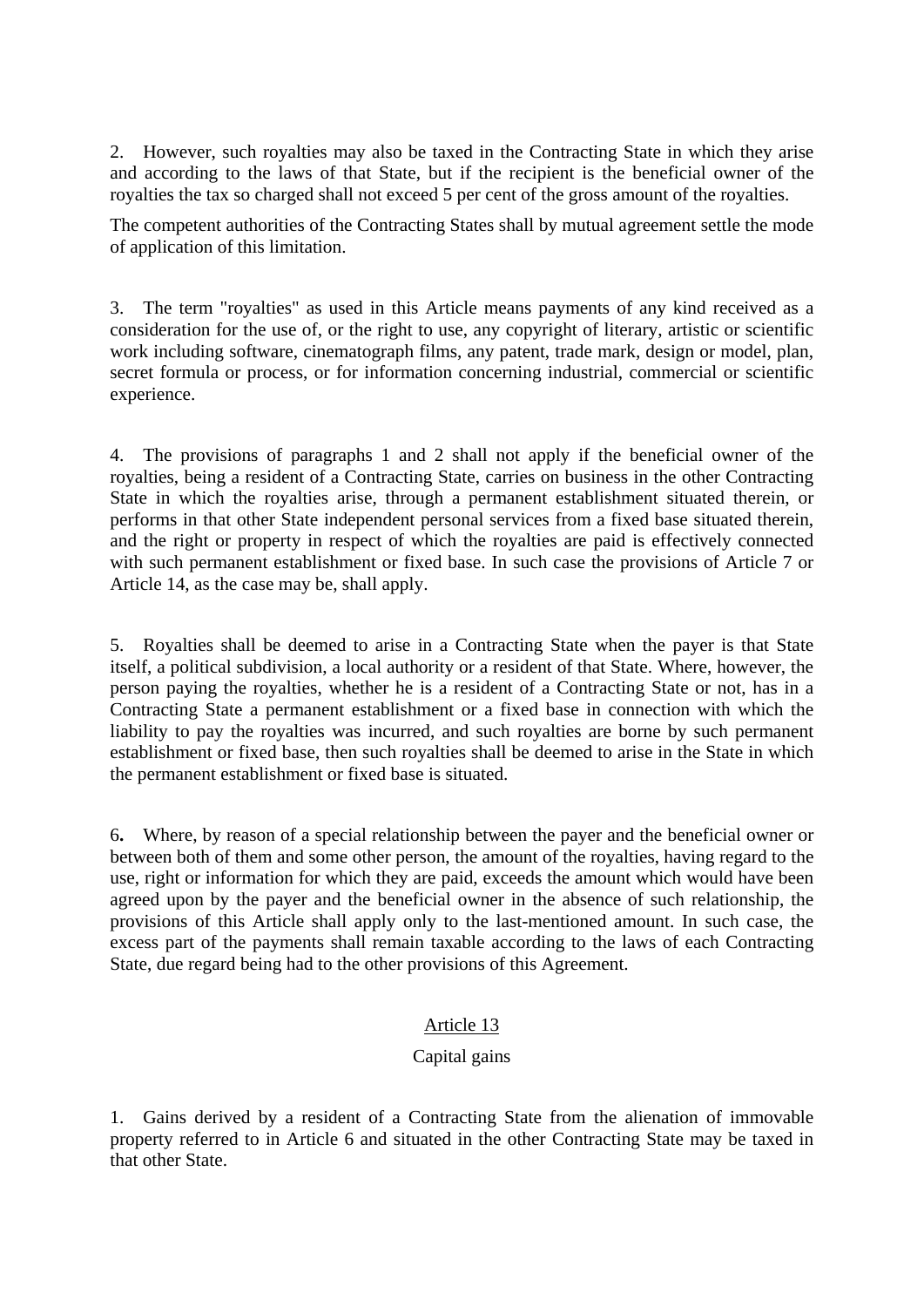2. Gains derived by a resident of a Contracting State from the alienation of shares or of a comparable interest of any kind, deriving more than 50 percent of their value directly or indirectly from immovable property situated in the other Contracting State, may be taxed in that other State.

3. Gains, derived by a resident of a Contracting State from the sale, exchange or other disposition, directly or indirectly, of shares in a company which is a resident of the other Contracting State, may be taxed in that other State, but only if the resident of the firstmentioned State owned either directly or indirectly at any time within the 12 months period preceding such sale, exchange or other disposition, shares giving the right to 10 per cent or more of the voting power in the company. However, the tax so charged shall not exceed 25 per cent of the net amount of the gains mentioned in this paragraph.

For the purposes of this paragraph, indirect ownership shall be deemed to include, but not be limited to, ownership by a related person.

4. Gains from the alienation of movable property forming part of the business property of a permanent establishment which an enterprise of a Contracting State has in the other Contracting State or of movable property pertaining to a fixed base available to a resident of a Contracting State in the other Contracting State for the purpose of performing independent personal services, including such gains from the alienation of such a permanent establishment (alone or with the whole enterprise) or of such fixed base, may be taxed in that other Contracting State.

5. Gains from the alienation of ships or aircraft operated in international traffic and movable property pertaining to the operation of such ships or aircraft shall be taxable only in the Contracting State in which the place of effective management of the enterprise is situated.

6. Gains derived by a resident of a Contracting State from the alienation of any property other than that referred to in paragraphs 1, 2, 3, 4 and 5, shall be taxable only in the Contracting State of which the alienator is a resident, if that resident is the beneficial owner of the property on which the capital gains derived.

# Article 14

### Independent personal services

1. Income derived by a resident of a Contracting State in respect of professional services or other activities of an independent character shall be taxable only in that State unless he has a fixed base regularly available to him in the other Contracting State for the purpose of performing his activities. If he has such a fixed base, the income may be taxed in the other State but only so much of it as is attributable to that fixed base.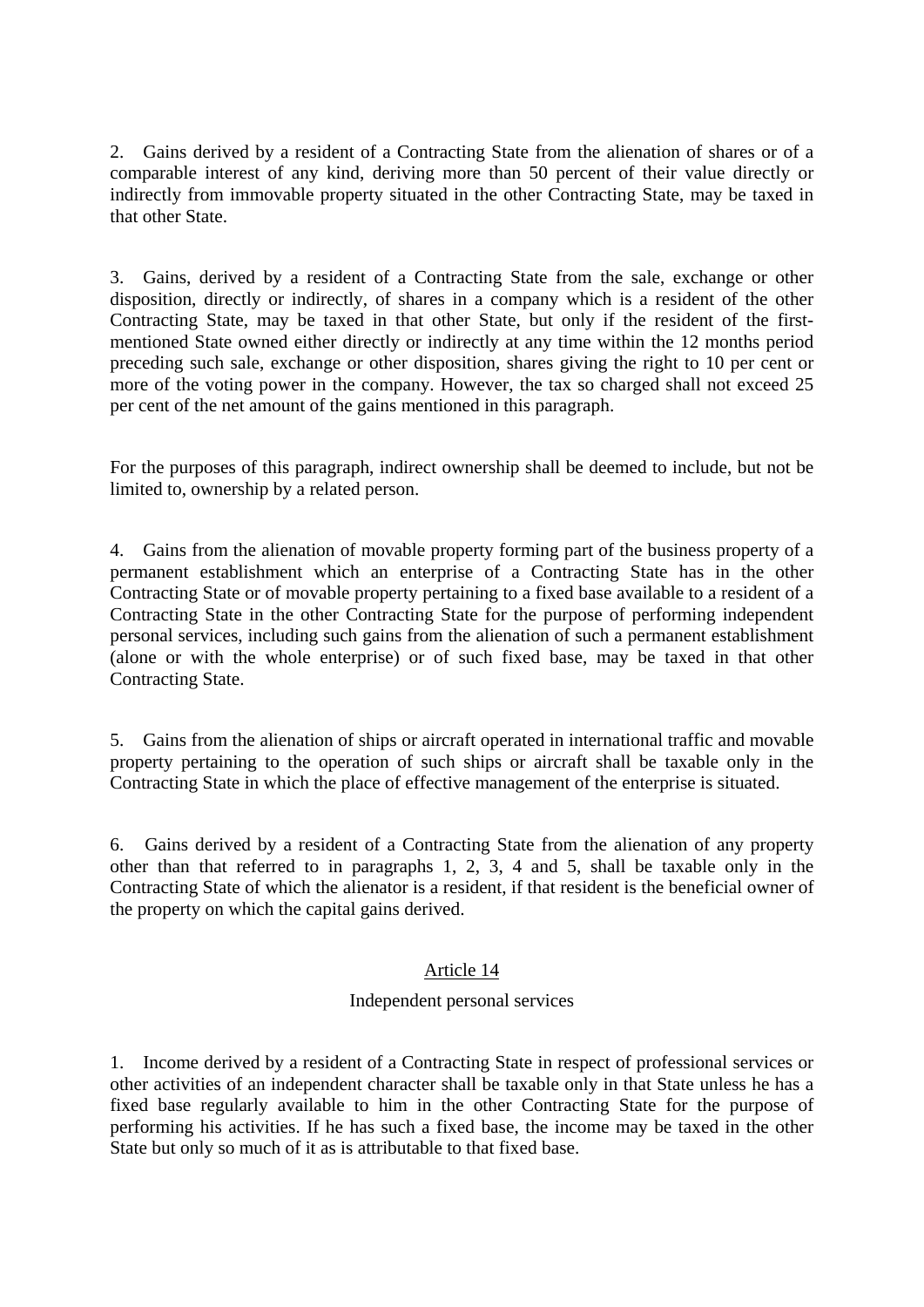2. The term "professional services" includes especially independent scientific, literary, artistic, educational or teaching activities as well as the independent activities of physicians, lawyers, engineers, architects, dentists and accountants.

### Article 15

### Dependent personal services

1. Subject to the provisions of Articles 16, 18 and 19, salaries, wages and other similar remuneration derived by a resident of a Contracting State in respect of an employment shall be taxable only in that State unless the employment is exercised in the other Contracting State. If the employment is so exercised, such remuneration as is derived there from may be taxed in that other State.

2. Notwithstanding the provisions of paragraph 1, remuneration derived by a resident of a Contracting State in respect of an employment exercised in the other Contracting State shall be taxable only in the first-mentioned State if:

- a) the recipient is present in the other State for a period or periods not exceeding in the aggregate 183 days in any twelve month period commencing or ending in the calendar year concerned, and
- b) the remuneration is paid by, or on behalf of, an employer who is not a resident of the other State, and
- c) the remuneration is not borne by a permanent establishment or a fixed base which the employer has in the other State.

3. Notwithstanding the preceding provisions of this Article, remuneration derived in respect of an employment exercised aboard a ship or aircraft operated in international traffic, may be taxed in the Contracting State in which the place of effective management of the enterprise is situated.

### Article 16

#### Directors' fees

Directors' fees and other similar payments derived by a resident of a Contracting State in his capacity as a member of the board of directors of a company which is a resident of the other Contracting State may be taxed in that other State.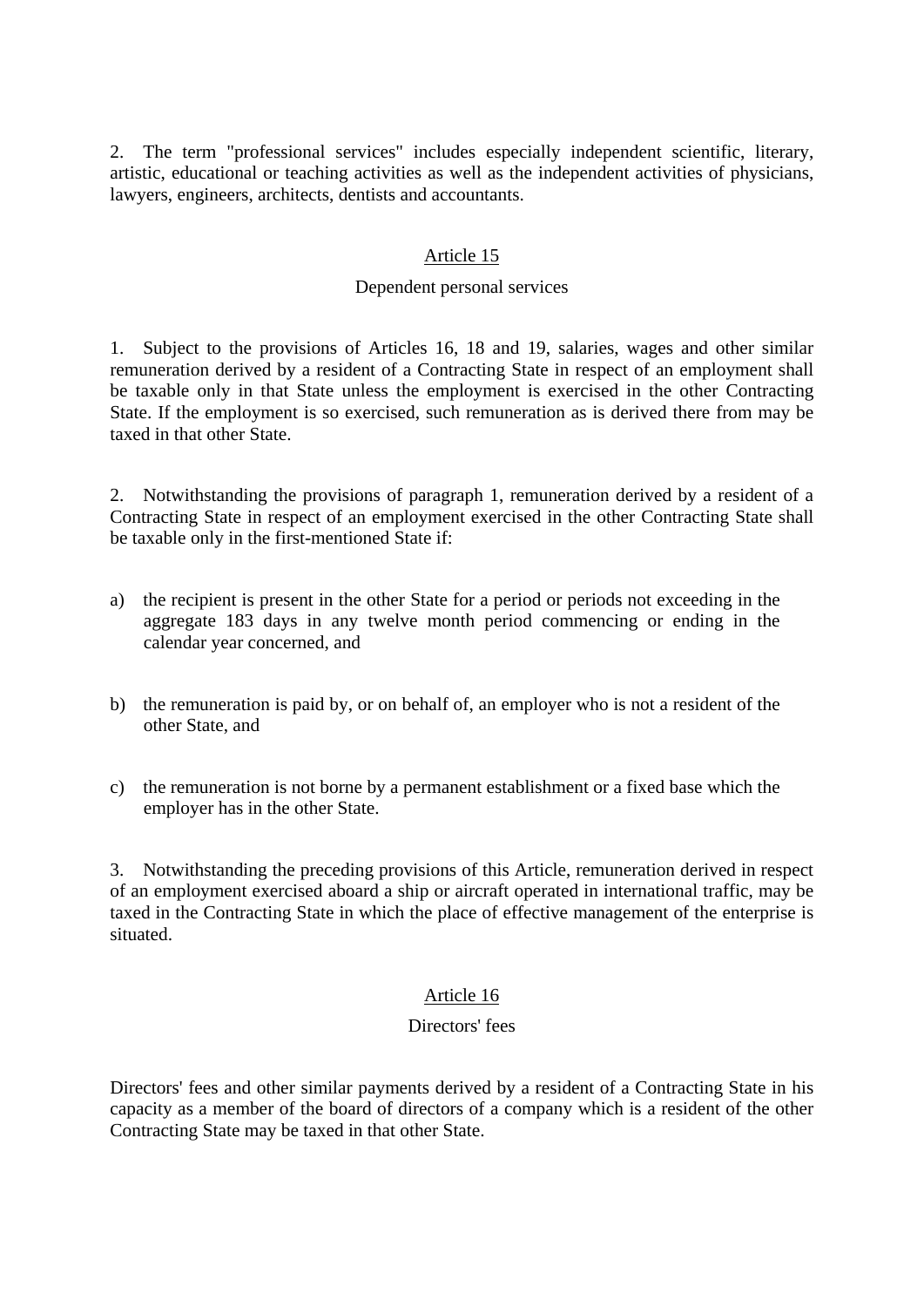# Artistes and sportsmen

1. Notwithstanding the provisions of Articles 14 and 15, income derived by a resident of a Contracting State as an entertainer, such as a theatre, motion picture, radio or television artiste, or a musician, or as a sportsman, from his personal activities as such exercised in the other Contracting State, may be taxed in that other State.

2. Where income in respect of personal activities exercised by an entertainer or a sportsman in his capacity as such accrues not to the entertainer or sportsman himself but to another person, that income may, notwithstanding the provisions of Articles 7, 14 and 15, be taxed in the Contracting State in which the activities of the entertainer or sportsman are exercised.

3. The provisions of paragraphs 1 and 2 shall not apply if the visit to a Contracting State of the entertainer or the sportsman is directly or indirectly supported substantially from public funds of the other Contracting State or political sub-division or local authority thereof.

# Article 18

# Pensions

Subject to the provisions of paragraph 2 of Article 19, pensions and other similar remuneration paid to a resident of a Contracting State in consideration of past employment shall be taxable only in that State.

# Article 19

### Government service

1. a) Salaries, wages and other similar Remuneration, other than a pension, paid by a Contracting State or a political subdivision or a local authority thereof to an individual in respect of services rendered to that State or subdivision or authority shall be taxable only in that State.

 b) However, such salaries, wages and other similar remuneration shall be taxable only in the other Contracting State if the services are rendered in that State and the individual is a resident of that State who:

- (i) is a national of that State; or
- (ii) did not become a resident of that State solely for the purpose of rendering the services.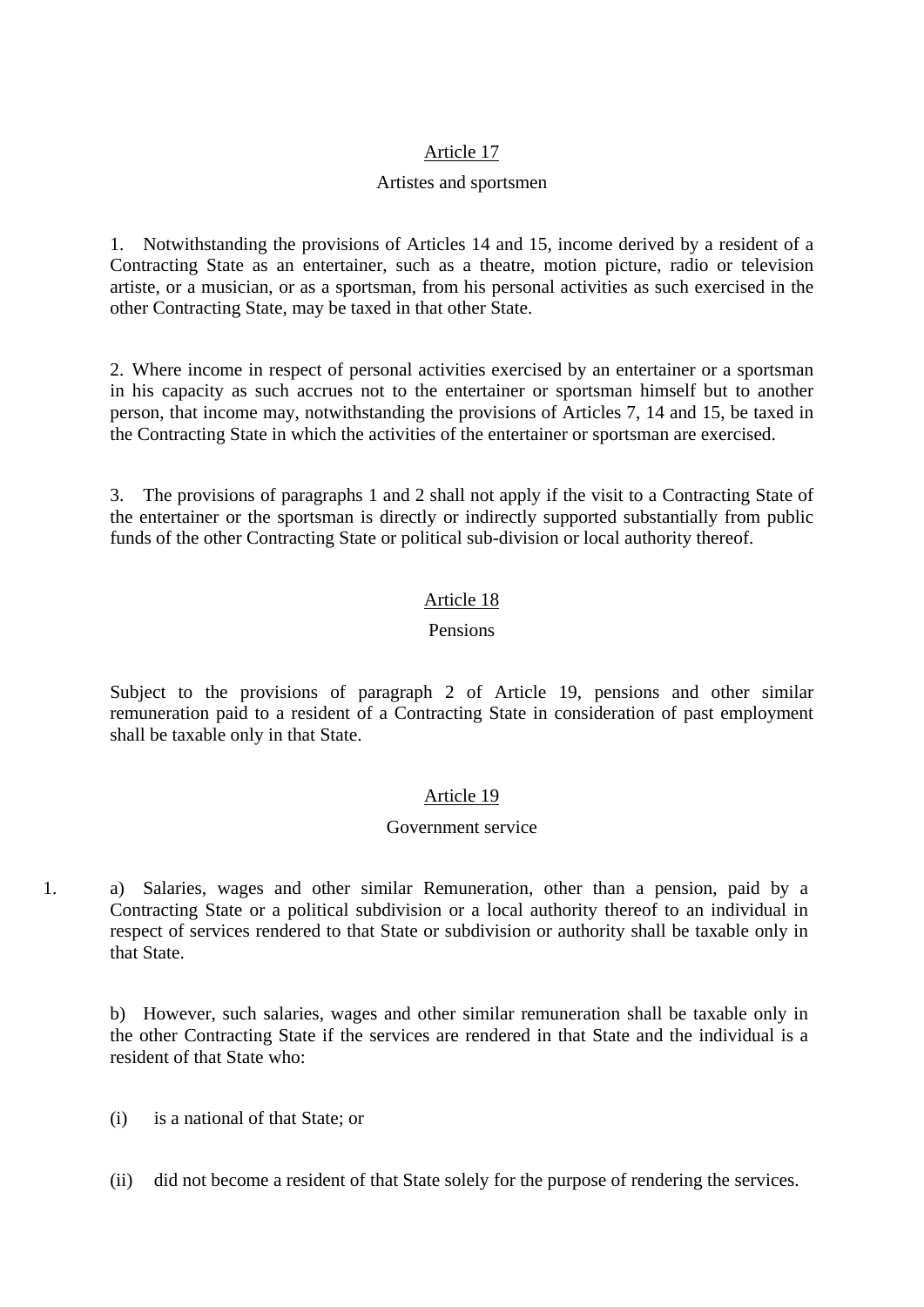2. a) Any pension paid by, or out of funds created by, a Contracting State or a political subdivision or a local authority thereof to an individual in respect of services rendered to that State or subdivision or authority shall be taxable only in that State.

 b) However, such pension shall be taxable only in the other Contracting State if the individual is a resident of, and a national of, that State.

3. The provisions of Articles 15, 16, 17 and 18 shall apply to such salaries, wages and other similar remuneration and to pensions in respect of services rendered in connection with a business carried on by a Contracting State or a political subdivision or a local authority thereof.

#### Article 20

#### **Students**

Payments which a student or business apprentice who is or was immediately before visiting a Contracting State a resident of the other Contracting State and who is present in the first-mentioned State solely for the purpose of his education or training receives for the purpose of his maintenance, education or training shall not be taxed in that State, provided that such payments arise from sources outside that State.

#### Article 21

#### Other income

1. Items of income of a resident of a Contracting State, wherever arising, not dealt with in the foregoing Articles of this Agreement shall be taxable only in that State.

2. The provisions of paragraph 1 shall not apply to income, other than income from immovable property as defined in paragraph 2 of Article 6, if the recipient of such income, being a resident of a Contracting State, carries on business in the other Contracting State through a permanent establishment situated therein, or performs in that other State independent personal services from a fixed base situated therein, and the right or property in respect of which the income is paid is effectively connected with such permanent establishment or fixed base. In such case the provisions of Article 7 or Article 14, as the case may be, shall apply.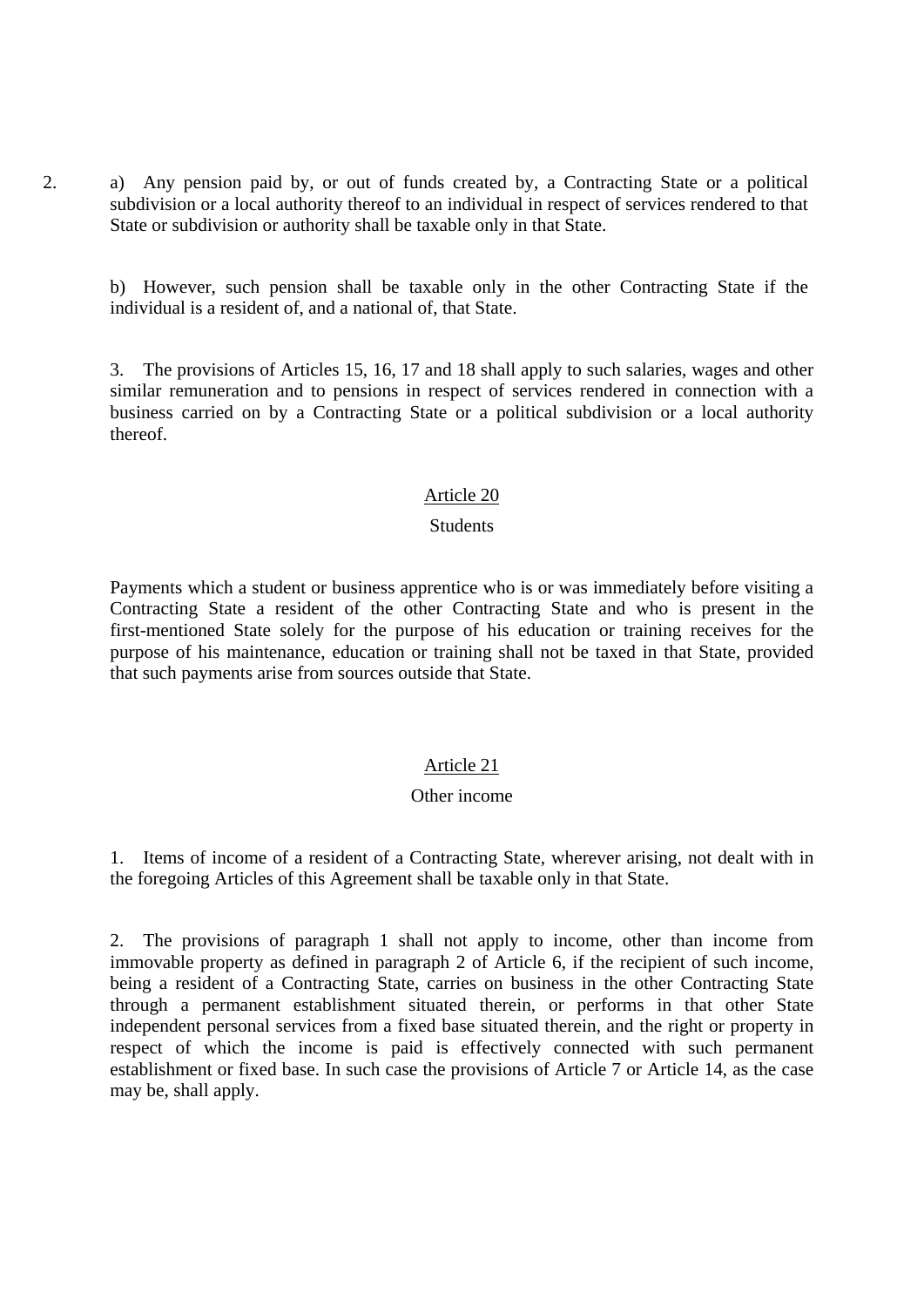# Capital

1. Capital represented by immovable property referred to in Article 6, owned by a resident of a Contracting State and situated in the other Contracting State, may be taxed in that other State.

2. Capital represented by movable property forming part of the business property of a permanent establishment which an enterprise of a Contracting State has in the other Contracting State or by movable property pertaining to a fixed base available to a resident of a Contracting State in the other Contracting State for the purpose of performing independent personal services, may be taxed in that other State.

3. Capital represented by ships and aircraft operated in international traffic and by movable property pertaining to the operation of such ships and aircraft, shall be taxable only in the Contracting State in which the place of effective management of the enterprise is situated.

4. All other elements of capital of a resident of a Contracting State shall be taxable only in that State.

# Article 23

# Elimination of double taxation

1. In the case of Croatia, double taxation shall be avoided as follows:

Where a resident of Croatia derives income or owns capital which, in accordance with the provisions of this Agreement, may be taxed in Israel, Croatia will allow:

- a) as a deduction from the tax on the income of that resident, an amount equal to the income tax paid in Israel;
- b) as a deduction from the tax on the capital of that resident, an amount equal to the capital tax paid in Israel;
- 2. In the case of Israel**,** double taxation shall be avoided as follows:

Where a resident of Israel derives income or owns capital which, in accordance with the provisions of this Agreement, may be taxed in Croatia, Israel shall (subject to the laws of Israel regarding the allowance of a credit of foreign taxes, which shall not affect the general principle contained in this paragraph) allow: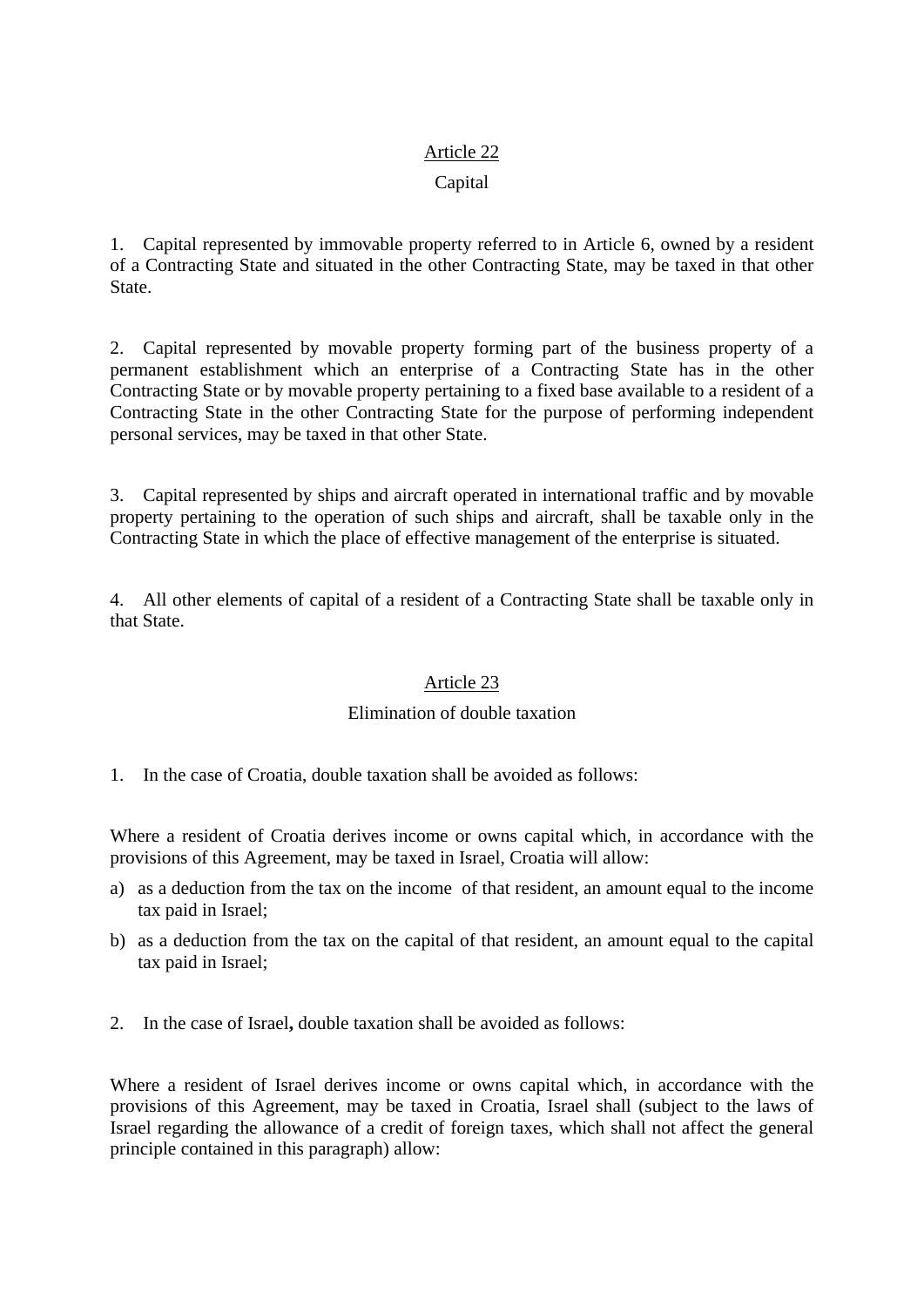- a) as a deduction from the tax on the income of that resident, an amount equal to the income tax paid in Croatia;
- b) as a deduction from the tax on the capital of that resident, an amount equal to the capital tax paid in Croatia.

3. Such deduction in either case shall not, however, exceed that part of the income tax or capital tax, as computed before the deduction is given, which is attributable, as the case may be, to the income or the capital which may be taxed in the other Contracting State.

Where in accordance with any provision of the Agreement income derived of capital owned by a resident of a Contracting State is exempt from tax in that State, such State may nevertheless, in calculating the amount on tax on the remaining income or capital of such resident, take into account the exempted income or capital.

# Article 24

### Non-discrimination

1. Nationals of a Contracting State shall not be subjected in the other Contracting State to any taxation or any requirement connected therewith, which is other or more burdensome than the taxation and connected requirements to which nationals of that other State in the same circumstances, in particular with respect to residence, are or may be subjected. This provision shall, notwithstanding the provisions of Article l, also apply to persons who are not residents of one or both of the Contracting States.

2. The taxation on a permanent establishment which an enterprise of a Contracting State has in the other Contracting State shall not be less favourably levied in that other State than the taxation levied on enterprises of that other State carrying on the same activities. This provision shall not be construed as obliging a Contracting State to grant to residents of the other Contracting State any personal allowances, reliefs and reductions for taxation purposes on account of civil status or family responsibilities which it grants to its own residents.

3. Except where the provisions paragraph 1 of Article 9, paragraph 8 of Article 11, or paragraph 6 of Article 12, apply, interest, royalties and other disbursements paid by an enterprise of a Contracting State to a resident of the other Contracting State shall, for the purpose of determining the taxable profits of such enterprise, be deductible under the same conditions as if they had been paid to a resident of the first- mentioned State. Similarly, any debts of an enterprise of a Contracting State to a resident of the other Contracting State shall, for the purpose of determining the taxable capital of such enterprise, be deductible under the same conditions as if they had been contracted to a resident of the first-mentioned State.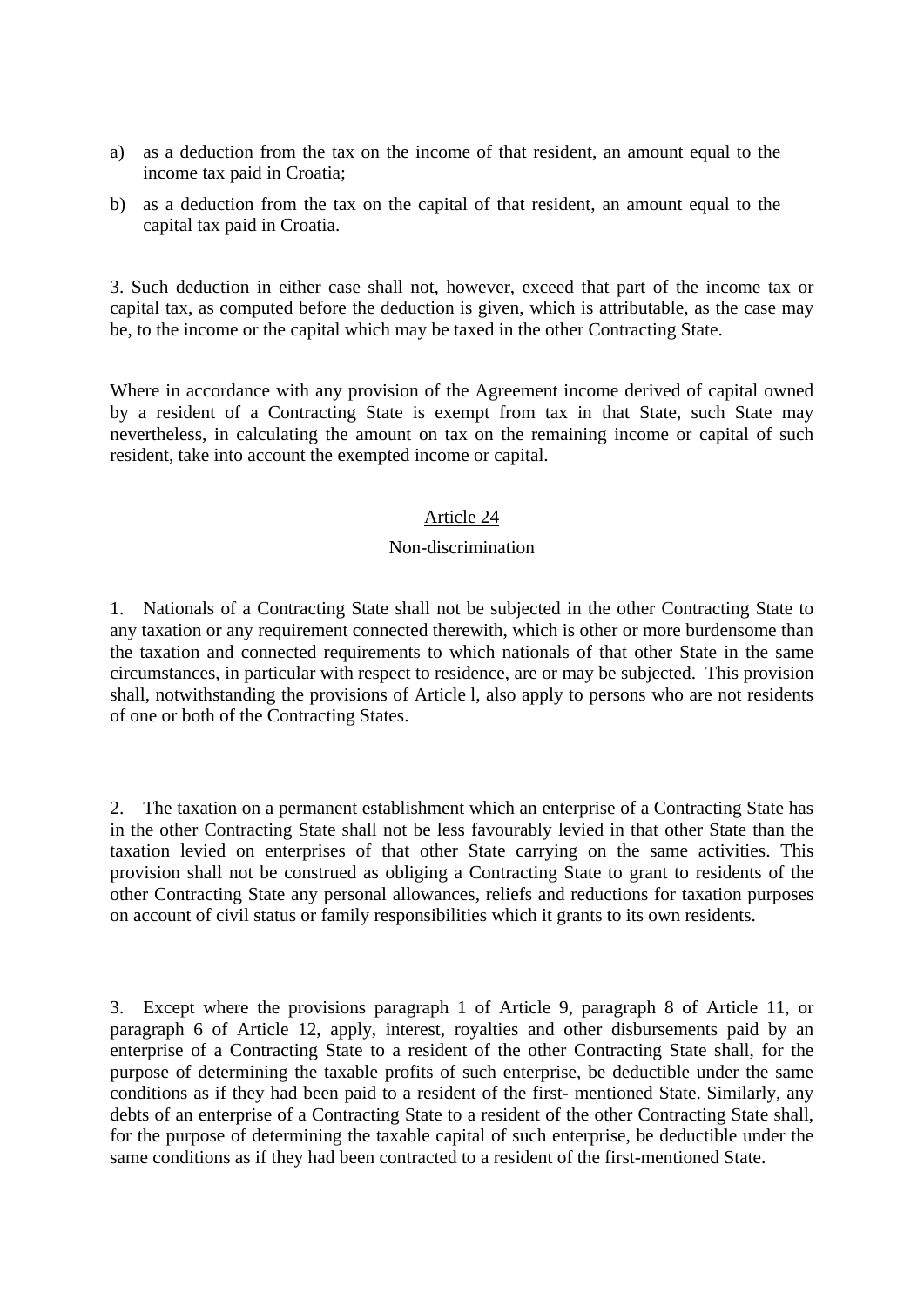4. Enterprises of a Contracting State, the capital of which is wholly or partly owned or controlled, directly or indirectly, by one or more residents of the other Contracting State, shall not be subjected in the first-mentioned State to any taxation or any requirement connected therewith which is other or more burdensome than the taxation and connected requirements to which other similar enterprises of the first-mentioned State are or may be subjected.

5. The provisions of this Article shall, notwithstanding the provisions of Article 2, apply to taxes of every kind and description.

### Article 25

#### Mutual agreement procedure

1. Where a person considers that the actions of one or both of the Contracting States result or will result for him in taxation not in accordance with the provisions of this Agreement , he may, irrespective of the remedies provided by the domestic law of those States, present his case to the competent authority of the Contracting State of which he is a resident or, if his case comes under paragraph 1 of Article 24, to that of the Contracting State of which he is a national. The case must be presented within three years from the first notification of the action resulting in taxation not in accordance with the provisions of the Agreement .

2. The competent authority shall endeavour, if the objection appears to it to be justified and if it is not itself able to arrive at a satisfactory solution, to resolve the case by mutual agreement with the competent authority of the other Contracting State, with a view to the avoidance of taxation which is not in accordance with the Agreement. Any agreement reached shall be implemented notwithstanding any time limits in the domestic law of the Contracting States.

3. The competent authorities of the Contracting States shall endeavour to resolve by mutual agreement any difficulties or doubts arising as to the interpretation or application of the Agreement. They may also consult together for the elimination of double taxation in cases not provided for in the Agreement.

4. The competent authorities of the Contracting States may communicate with each other directly, including through a joint commission consisting of themselves or their representatives, for the purpose of reaching an agreement in the sense of the preceding paragraphs.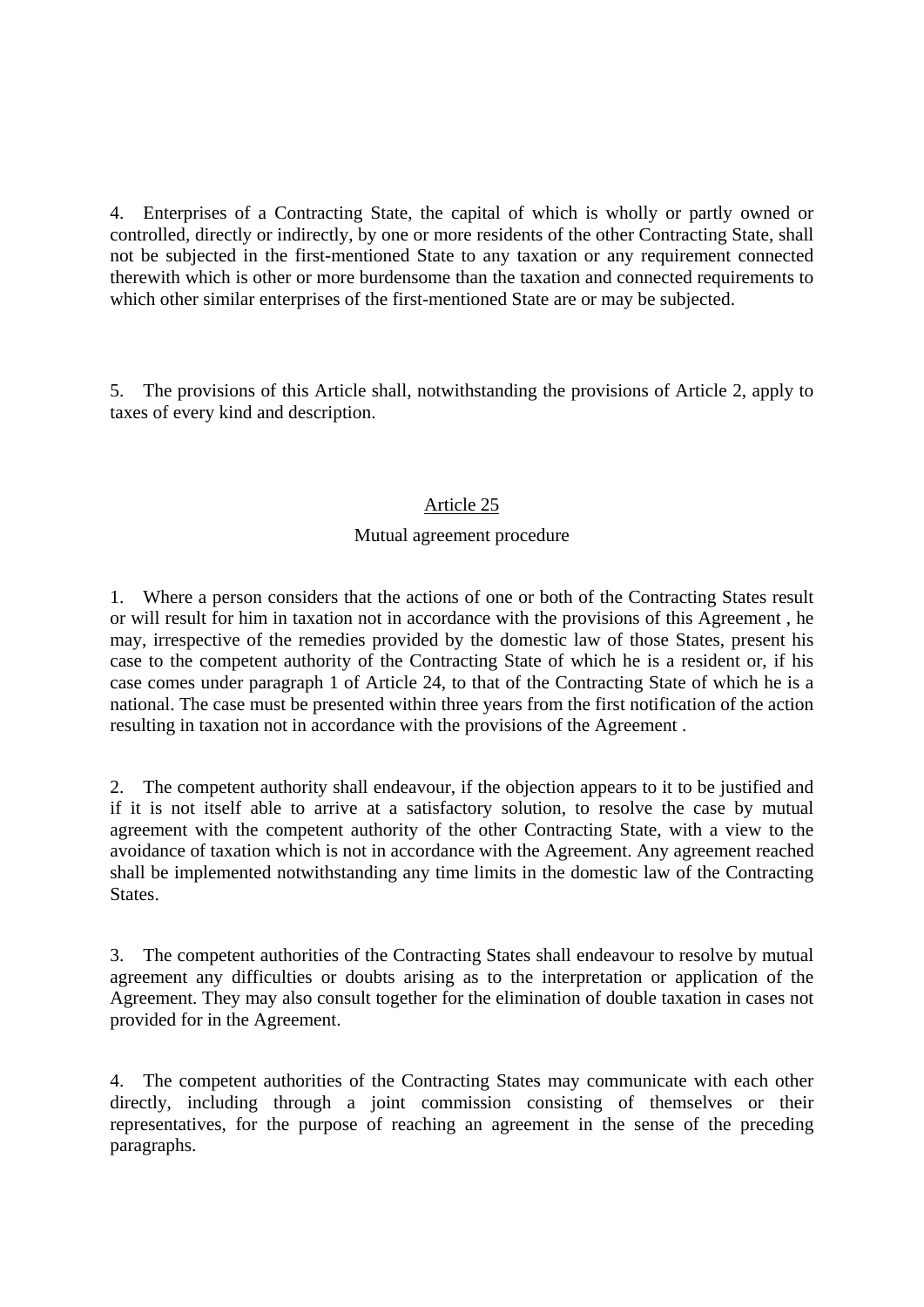### Exchange of information

1. The competent authorities of the Contracting States shall exchange such information as is necessary to carrying out the provisions of this Agreement or preventing fraud or fiscal evasion in relation to the taxes which are covered by this Agreement. Any information received by a Contracting State shall be treated as secret in the same manner as information obtain under the domestic laws of that State and shall be disclosed only to persons or authorities (including courts and administrative bodies) concerned with the assessment or collection of, the enforcement or prosecution in respect of, or the determination of appeals in relation to, the taxes covered by this Agreement. Such persons or authorities shall use the information only for such purposes. They may disclose the information in public court proceedings or in judicial decisions.

2. In no case shall the provisions of paragraph 1 be construed so as to impose on one of the Contracting State the obligation -

- (a) To carry out administrative measures at variance with the laws or the administrative practice of that or of the other Contracting State;
- (b) To supply information which is not obtainable under the laws or in the normal course of the administration of that or of the other Contracting state;
- (c) To supply information which would disclose any trade, business, industrial, commercial or professional secret or trade process, or information, the disclosure of which would be contrary to public policy (*ordre public)*.

### Article 27

### Members of diplomatic missions and consular posts

Nothing in this Agreement shall affect the fiscal privileges of members of diplomatic missions or consular posts under the general rules of international law or under the provisions of special agreements.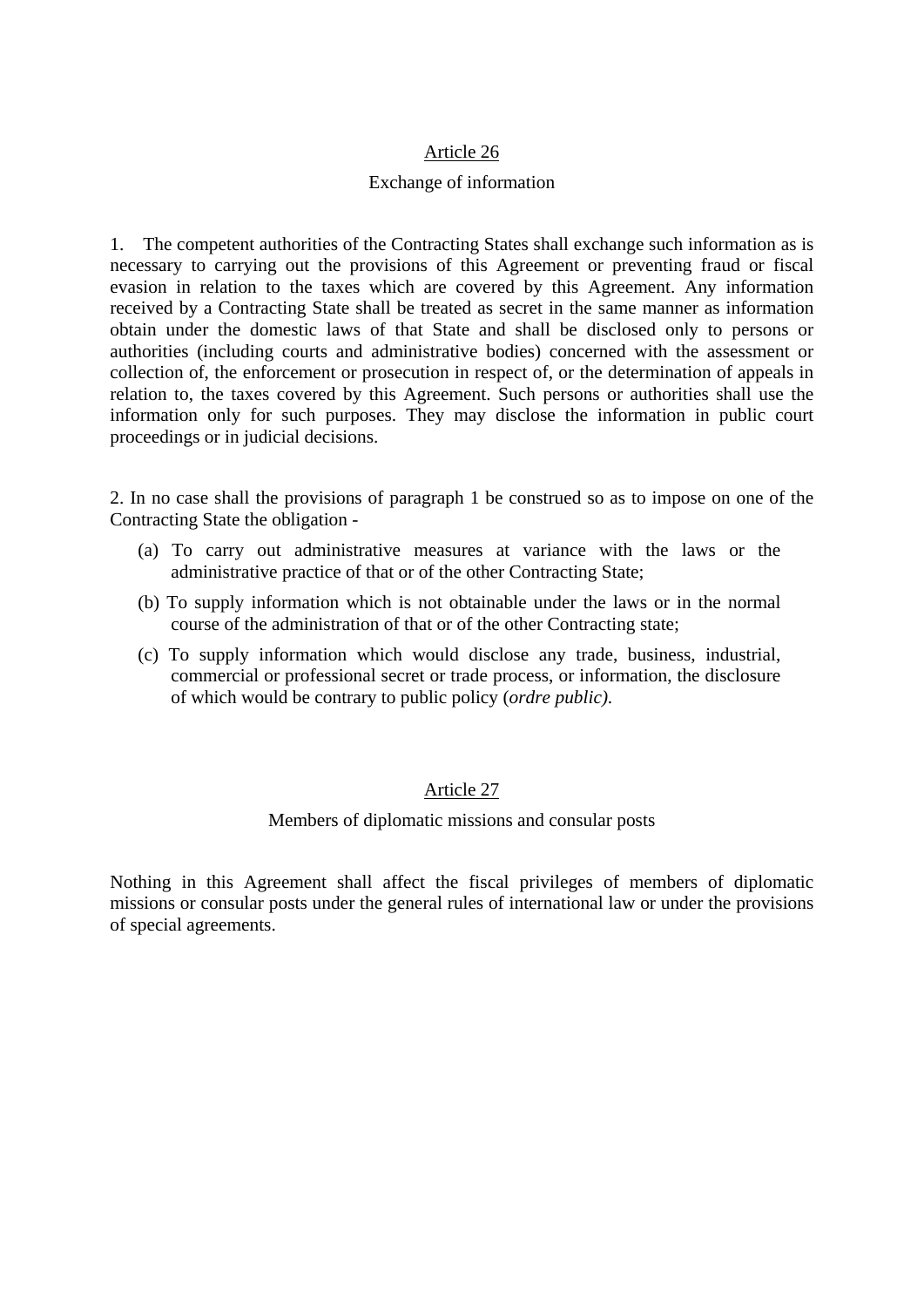# Entry into force

1. This Agreement shall enter into force 30 days after the date of receipt of the latter notification through diplomatic channels by which one Contracting State notifies the other that its internal legal requirements for the entry into force of this Agreement have been fulfilled.

- 2. The provisions of the Agreement shall have effect:
- a) in respect of taxes withheld at source, to amounts of income derived on or after the first day of January following the year in which this Agreement enters into force;
- b) in respect of other taxes on income, to such taxes chargeable for any taxable year beginning on or after the first day of January following the year in which this Agreement enters into force.

### Article 29

### **Termination**

1. This Agreement shall remain in force until one of the Contracting States gives written notice of its intention to terminate the Agreement to the other Contracting State through diplomatic channels, on or before the thirtieth day of June in any calendar year after the expiration of a period of five years from the date of its entry into force.

- 2. The Agreement shall cease to have effect:
- a) in respect of taxes withheld at source, for amounts paid or credited on or after the first day of January in the calendar year following that in which such notice has been given;
- b) in respect of other taxes, for taxable periods beginning on or after the first day of January in the calendar year following that in which such notice has been given.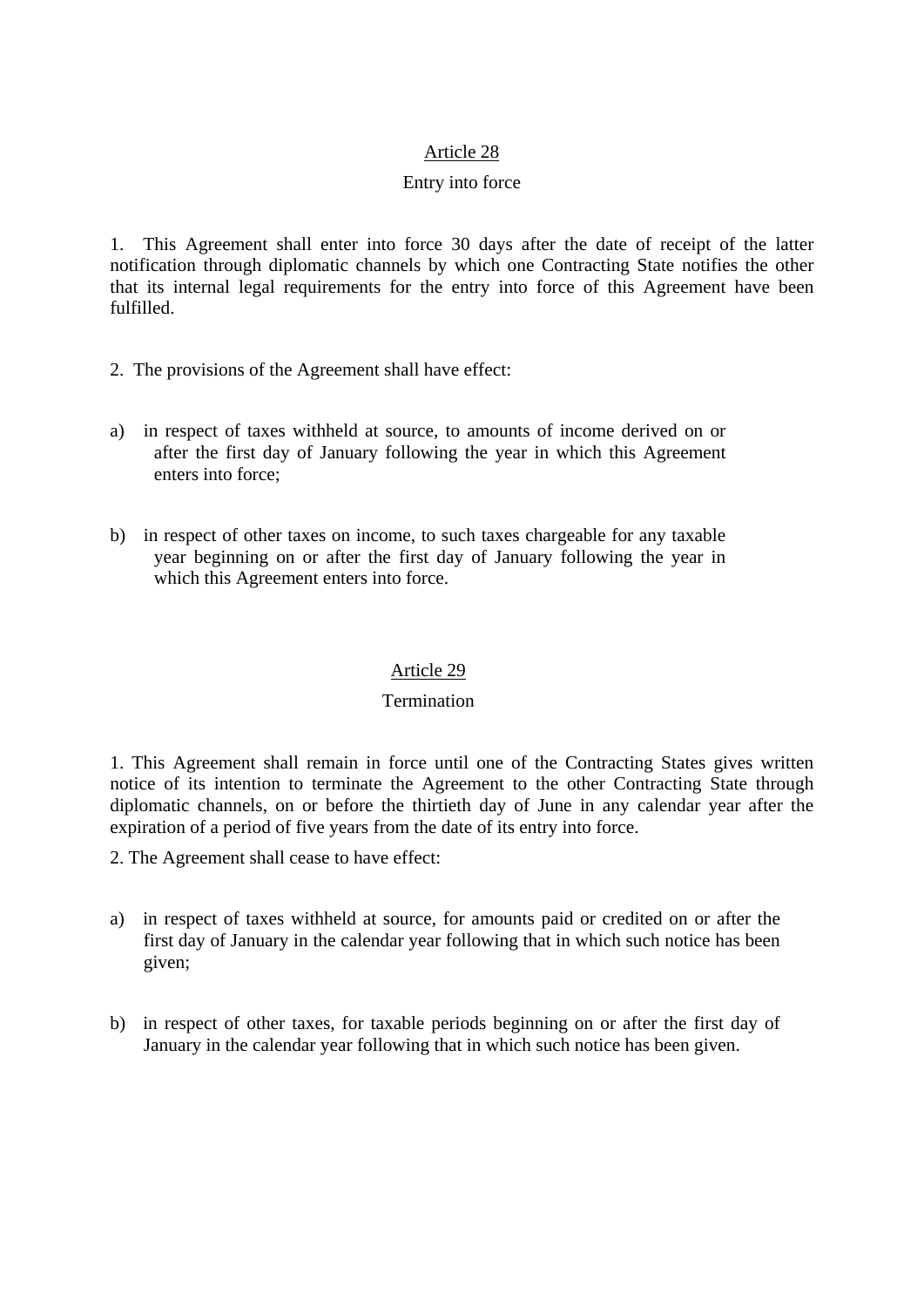IN WITNESS WHEREOF the undersigned, duly authorized thereto, have signed this Agreement .

Done at......... this ................, which corresponds to the \_\_\_\_\_\_\_ day \_\_\_\_\_\_\_\_ of the Hebrew Calendar, in two originals, in the Croatian, Hebrew and English languages, all texts being equally authentic. In case there is any divergence of interpretation between the Croatian and the Hebrew texts, the English text shall prevail.

For the State of Israel: For the Republic of Croatia: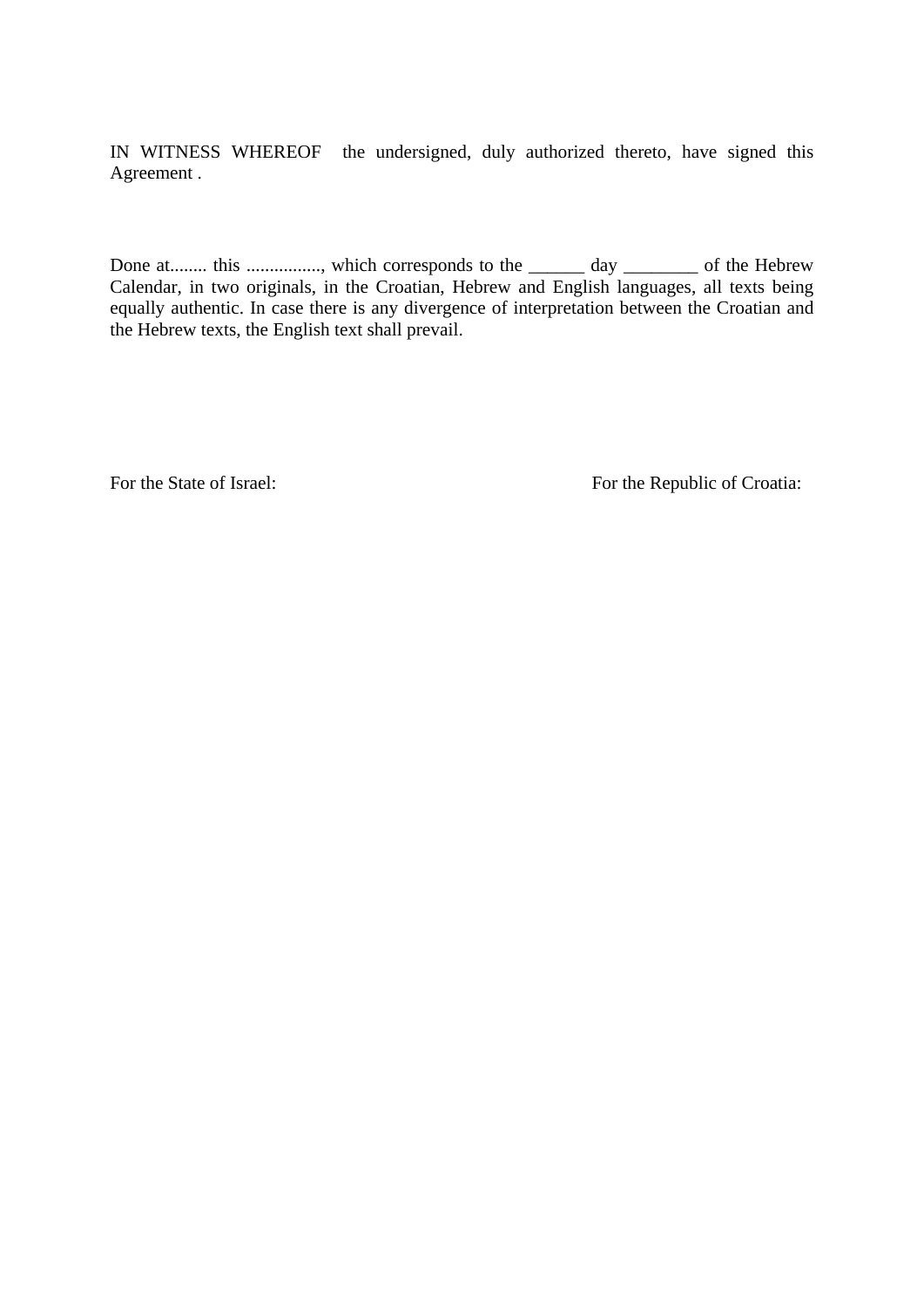# PROTOCOL

# BETWEEN

# The Republic of Croatia

and

The State of Israel

Have agreed at the signing at .................................... on the .................................. of the Agreement between the two States for the avoidance of double taxation and the prevention of fiscal evasion with respect to taxes on income and on capital upon the following provisions which shall form an integral part of the said Agreement .

### 1. Ad Article 3

With respect to Israel, the term "law" in paragraph 2 of Article 3 includes rules, regulations, administrative directives and court decisions of the State of Israel.

### 2. Tax relief

Relief provided in this Agreement to a resident of a Contracting State by the tax authorities of the other Contracting state shall be conditioned upon the presentation of a certificate of residence and declaration of the relevant income, signed by the tax authorities of the first Contracting State.